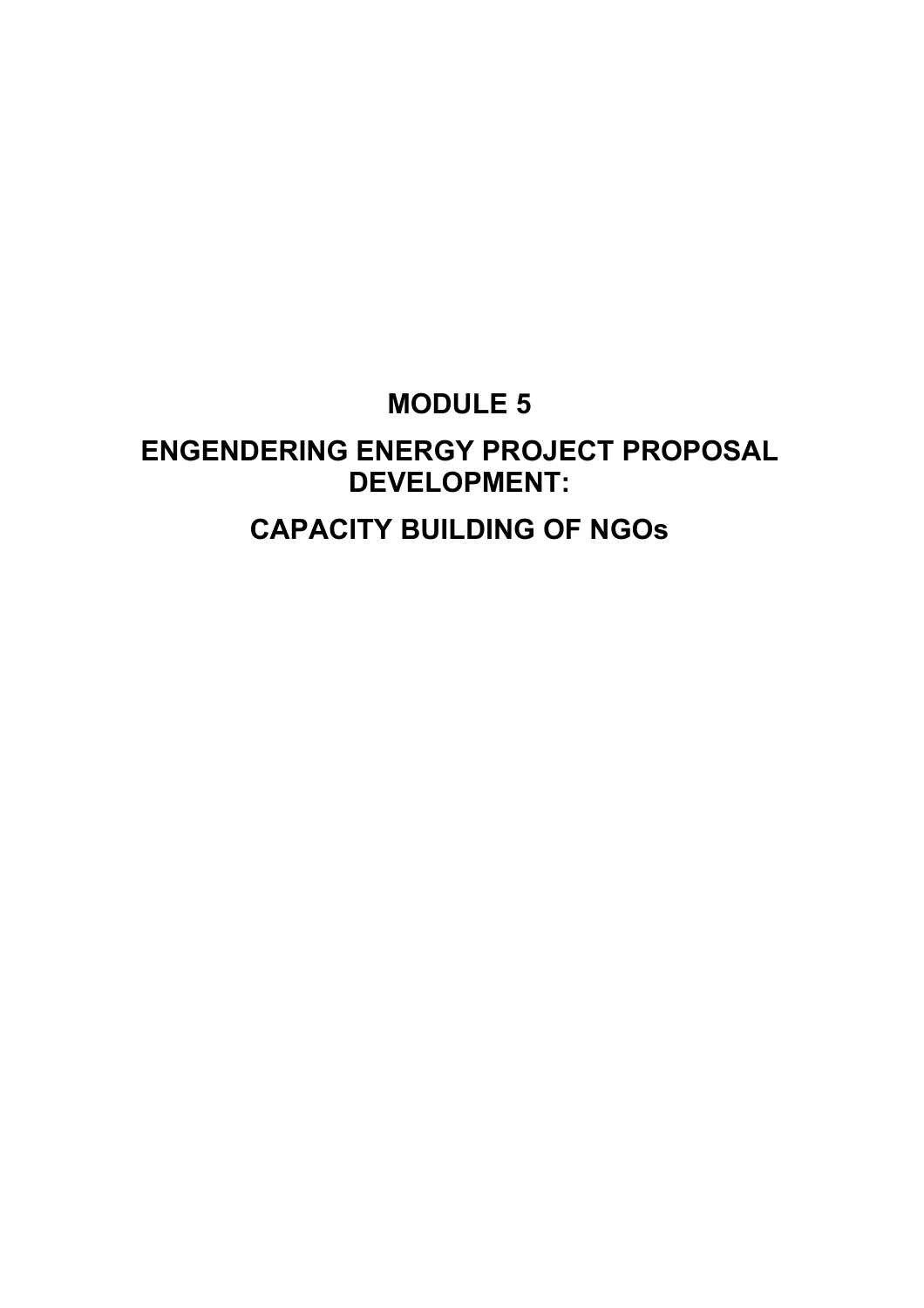### **An explanatory note for trainers**

### **General introduction to the module**

This fifth module in the training course "The Gender Face of Energy" deals with "Project Proposal Development". The module can be seen as a stand-alone training package. Participants who have followed either of the first two modules will have some advantage and may find some of the information in this module familiar.

The module consists of seven units which each deal with different aspects of "Engendering Project Proposal Development". An eighth unit is a re-entry exercise for participants to integrate what they have learnt in the course into their everyday work. The trainers manual provides additional information to that contained in the participants manual, as well as guidelines on the discussions, the exercises, etc.

### **The format of the module**

Each unit consists of the basic concepts, and includes some short case studies and some discussion points. There is a separate manual for the participants which contains detailed material to explain the topics. It is suggested that the trainer presents the material orally in classroom sessions, encouraging participants to engage in discussion about the concepts given. The discussion points can be used to stimulate the participants to contribute. Each unit ends with exercises which are intended to help deepen the participants understanding of the issues presented.

After two of the units (3 and 6), there are assignments, referred to as case-practices, which take much longer to complete than the exercises. These case-practices give participants the opportunity to practice in depth some of their newly-acquired skills and knowledge.

Throughout the module, a number of tools are introduced that will improve the working practices of participants in a more gender-aware project proposal content as well as the process of developing the proposal. In other words, gender mainstreaming is the underlying concept.

### **Introduction to Engendering Energy Project Proposal Development**

'Gender and Energy' is a relatively new field within sustainable development policy. Increasingly, proposal writers have to incorporate gender into their proposals, and many donors make the inclusion of gender a condition of acceptance. Therefore, project proposal development in the field of gender and energy will become increasingly relevant for those active in the energy sector.

This module presents the process of project proposal development from a gender and energy perspective. Although much of the knowledge needed for any project proposal development is of a generic character, special emphasis is put here on project proposal development in the context of gender mainstreaming in the energy sector. Gender mainstreaming means that not only should the content of proposals address gender issues but the process of proposal development itself should also be gender-sensitive.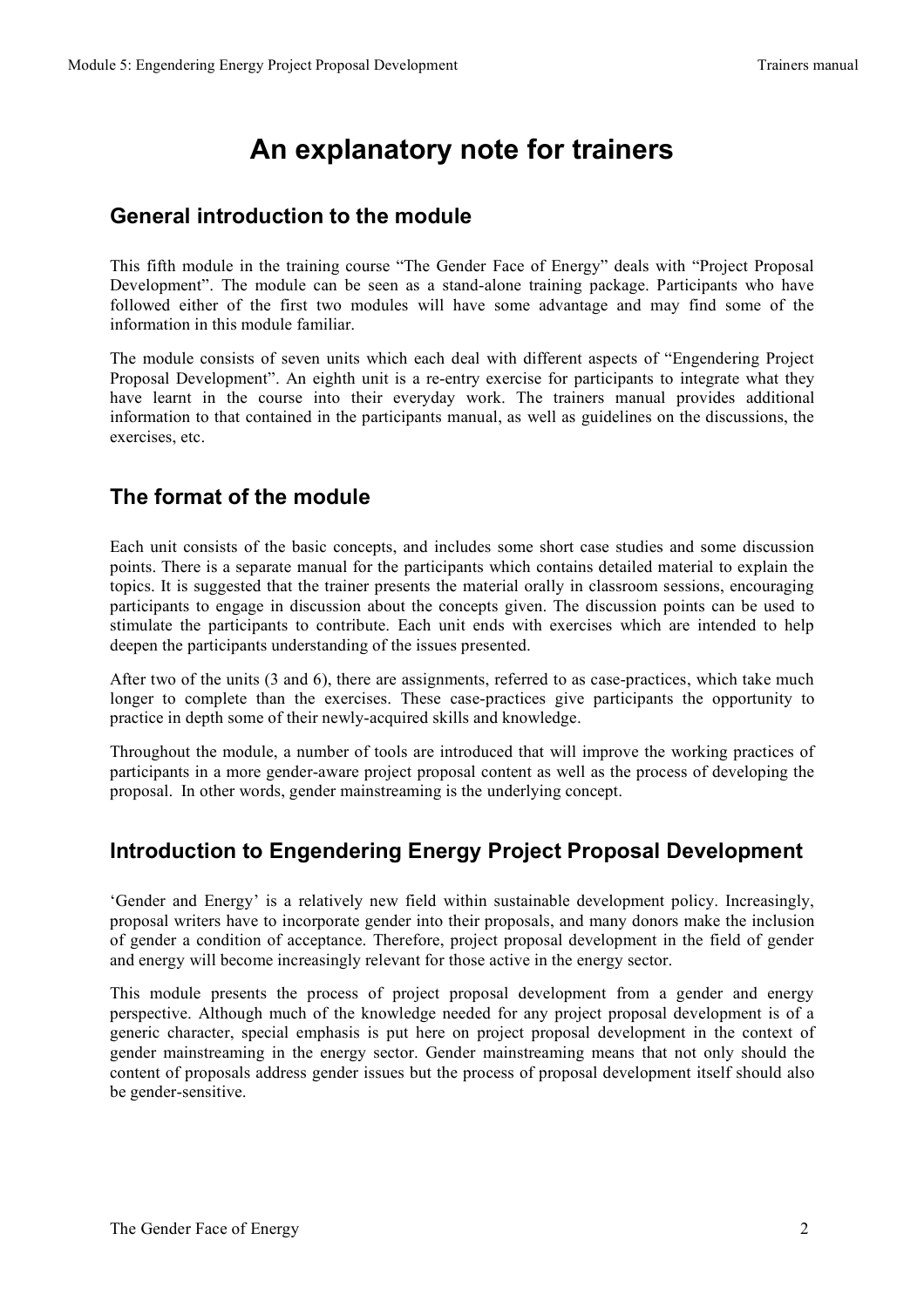#### **Aim of the module**

To provide the rationale as well as tools and techniques for project proposal development and tendering processes, especially in the field of gender and energy.

#### **Key concepts in this module**

The key concepts and ideas in this module are:

- Project proposal development;
- Tendering processes;
- Gender-aware analysis;
- Objective-oriented project planning (OOPP);
- Logical framework;
- Terms of Reference;
- Organisational assessment.

#### **Topics in the module**

The five units in this module discuss the following topics:

- Unit 1: Problem Diagnosis;
- Unit 2: Responding to Assignments;
- Unit 3: Project Identification;
- Unit 4: Gender and Organisational Profile of Organisations Implementing Energy Projects;
- Unit 5: Relevant Skills for Proposal Writing;
- Unit 6: Project Proposal Formulation;
- Unit 7: Process Evaluation and Final Steps;
- Unit 8: Making an Action Plan

#### **Target group of participants**

The target group for Module 5 includes people working in the field of energy and gender, or intending to work in this field, who want to react to calls for tenders for gender and energy projects or who want to develop project proposals in search of funding for this kind of project.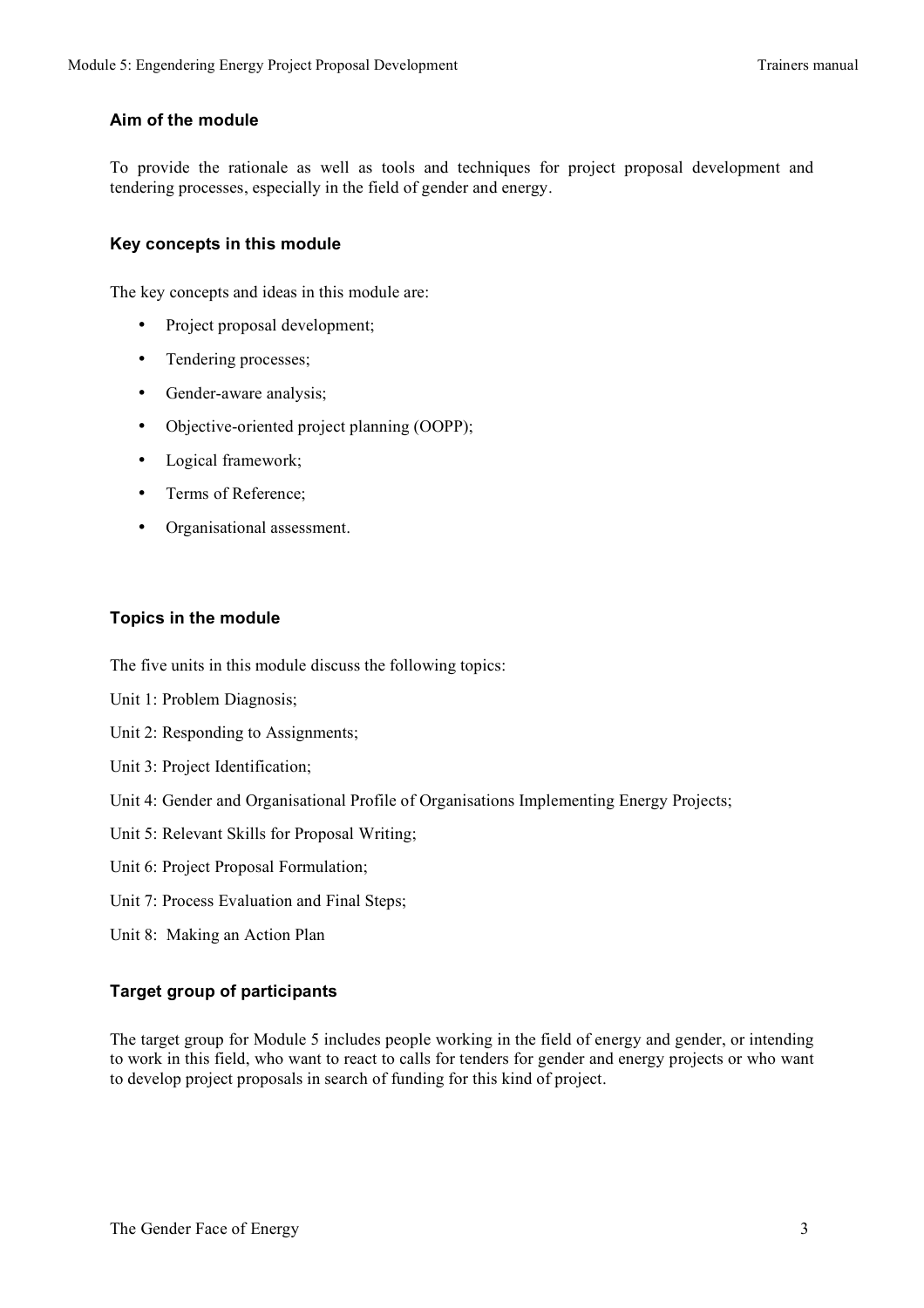#### **Time needed to complete the module**

The entire course amounts to five days of study time. However, to accommodate the learning process, the course is spread over six days. The table below shows the allocation of the units to the different days. Each block represents approximately two hours of study time. It is advisable to have a short break between the blocks in the mornings and afternoons, and a longer break between the morning and afternoon sessions.

The light-grey cells are those parts of the course where participants will work on case-practices or other hands-on activities.

|       | <b>Morning</b>          |  |        |        | <b>Afternoon</b> |               |               |        |
|-------|-------------------------|--|--------|--------|------------------|---------------|---------------|--------|
| Day 1 |                         |  |        |        | Introduction     |               | Unit 1        |        |
| Day 2 | Unit 2                  |  |        | Unit 3 | Unit $3$ (cp)    |               |               |        |
| Day 3 | Unit $3$ (cp)           |  | Unit 4 |        | Unit $5$ (ws 1)  |               | Unit $5$ (ws) |        |
| Day 4 | Unit 6<br>Unit $6$ (cp) |  |        |        | Free afternoon   |               |               |        |
| Day 5 | Unit $6$ (cp)           |  |        |        | Unit 6<br>(cp)   | Unit $5$ (ws) |               | Unit 7 |
| Day 6 | Unit 8<br>Unit $5$ (ws) |  |        |        | Closure          |               |               |        |

N.B.: cp stands for 'case-practice', in which small groups work on the same topic, and ws stands for the 'workshops' that makes up Unit 5. In these workshop sessions, participants work on various skillbuilding activities. There are seven workshop options in total. If there are enough trainers, these can be run as parallel sessions. The other activities are in the form of plenary sessions involving all the participants.

#### **Working forms**

The following working forms are used in this module:

- Reading and digesting the material: the trainer should present and explain the material presented in the participants manual. Sufficient time should be made available to allow participants to ask the trainer for further explanation;
- Discussion points: questions relevant to the part of text they accompany; meant to facilitate discussion between participants and the trainer;
- Exercises: tasks that need to be done individually or in groups and which support understanding of the theory;
- Case-practices: Lengthy assignments to practice the newly acquired skills and knowledge in relation to an actual case.

#### **Sources**

The sources for this module include ETC training modules on consultancy skills and practices, and training material on rural energy planning developed by the Department for Technology and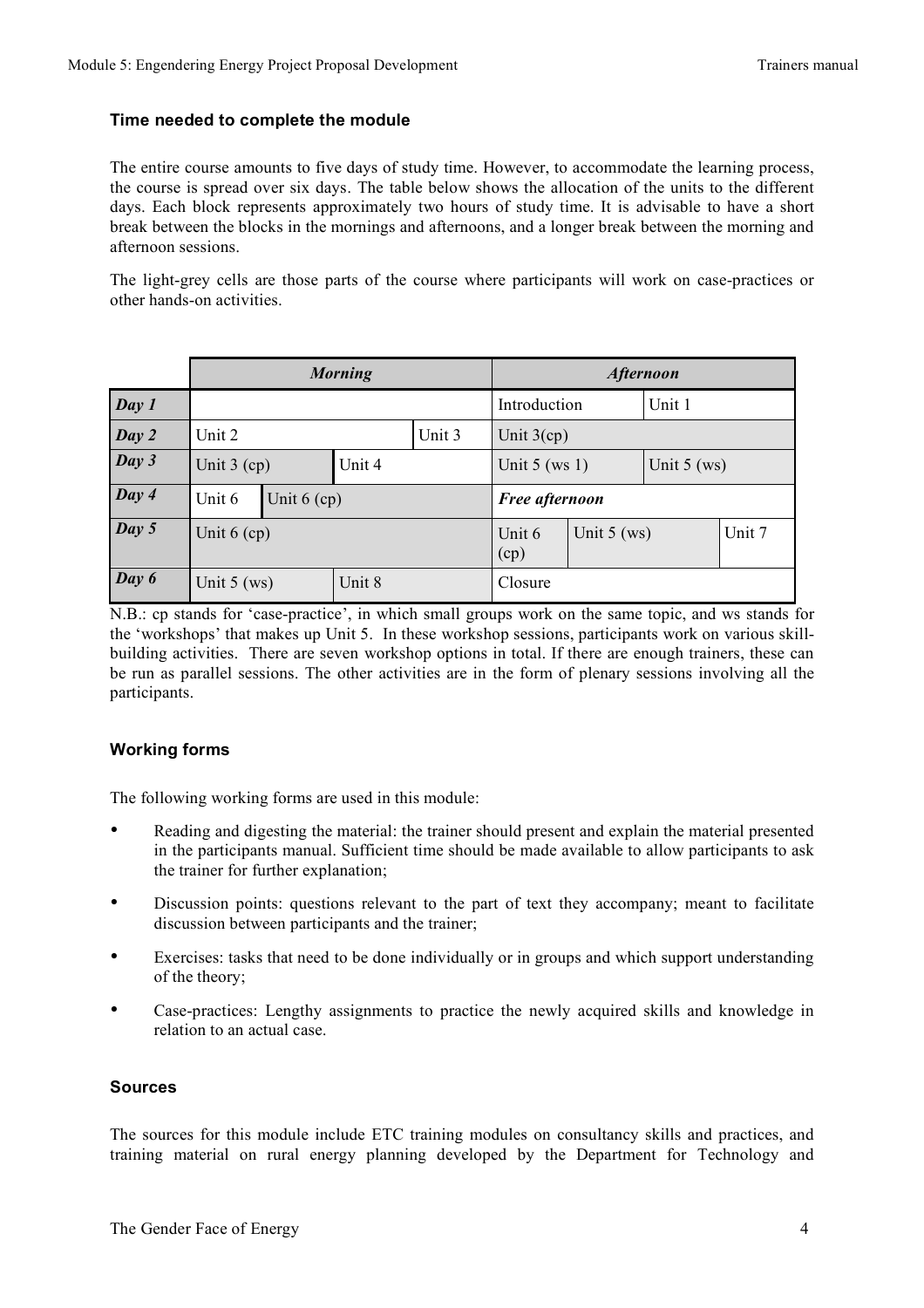Sustainable Development, University of Twente and by the East and Southern Africa Management Institute (ESAMI) for SADC TAU.

#### **Structure of the module**

Throughout the manual, references are made to other parts of this module and to other modules in the series 'The Gender Face of Energy'. The terminology used in all modules is consistent. When a reference is made to a "unit", this means one of the eight units within this module unless another module is specified. A reference to a "section" links to where a major subject within a unit is being addressed. These are indicated by a header preceded by a single digit (for example: **1 Introduction to Gender and Energy)** When a reference is made to a "part" of a unit, this usually means a subsection (e.g. **1.1 What is gender?**).

Each unit is built up in a similar way with the first part presenting the theory on a certain subject. This theory is accompanied by discussion points. Exercises are also included to get a better understanding of the theory.

### **Training methods for the Module**

Our experience is that in 'gender and energy' training courses the participants come from both sides: there will be some who know a lot about gender but very little about energy, and others who are energy experts but who do not understand gender issues. In our experience, mixed groups can be very stimulating and provide perhaps the best means of mutual learning and support. In particular when dividing the class into small discussion groups, try to ensure that they are as heterogeneous as possible.

Indeed, the very best training strategy may be to have two types of trainers – gender trainers and energy trainers (although both will need to have studied the training manual in detail before carrying out the course). Our experience is also that the best results are obtained when both male and female trainers are present. Although most gender trainers are women, there are also male gender trainers, and this in itself can be an object lesson for many participants!

A number of methods for building knowledge and skills are recommended in the trainers manual.

#### **Presenting the material**

The theory needed for this course is presented as text in the module. This text is divided into different units dealing with specific aspects of gender and energy policy. A unit is divided into sections and subsections.

Participants do not have to read the material before each session. However, the trainer can advise the participants to do so, because this will increase understanding and will allow participants to ask relevant questions during the session. The trainer can decide to go through the text section by section, allowing room for questions and discussion about the subject at the end of each section. The suggested pace in going through the text is five minutes per page of text, and where there are discussion points and case-studies extra time should be allocated as indicated. The time allowed for discussion points, etc. is given in the more detailed unit description later in this manual.

An example of way that the trainer could plan to deliver the first two subsections of Unit 1 is as follows:

*Time What is covered*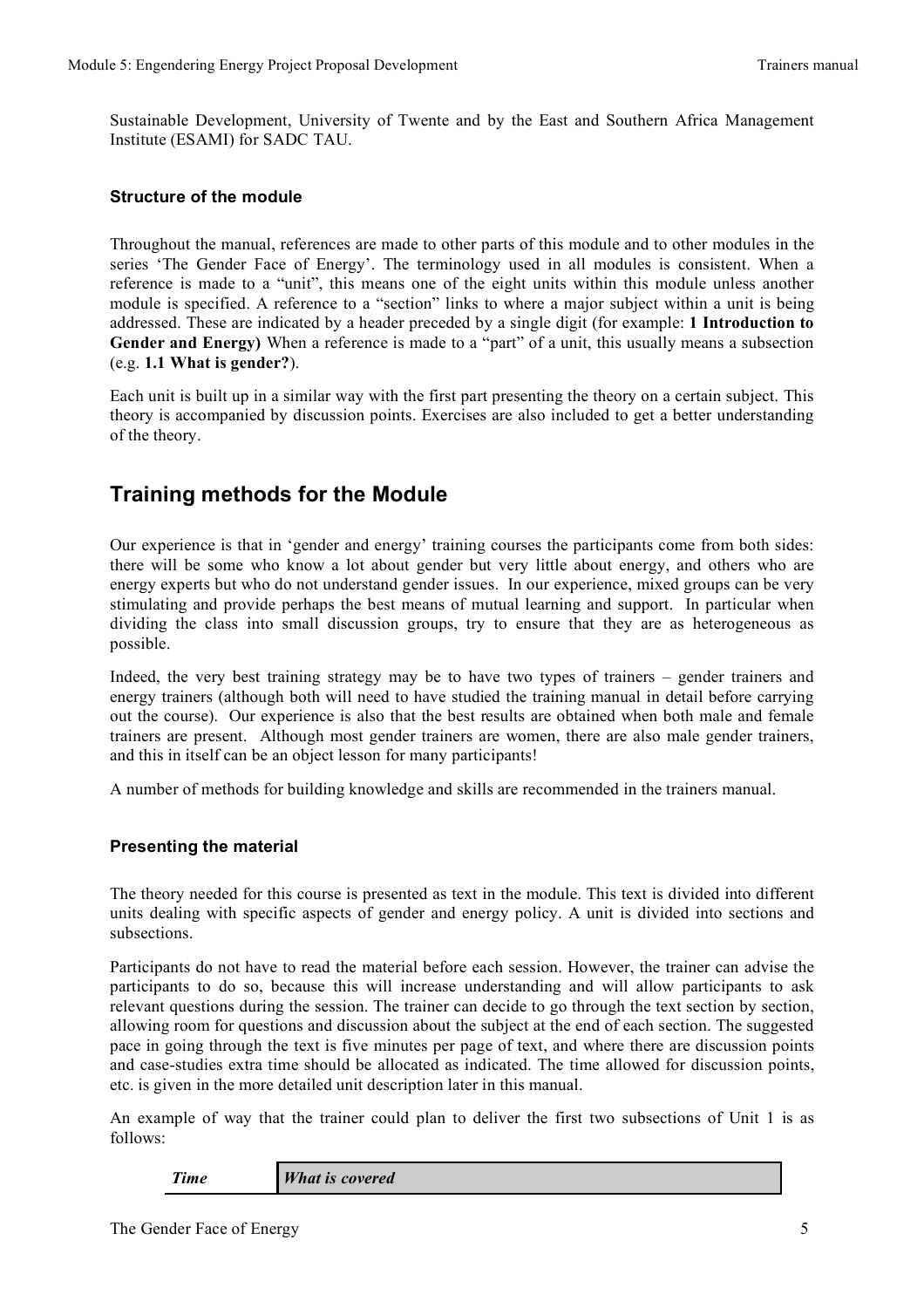| 13:00-13:05     | Introduction to the Unit |
|-----------------|--------------------------|
| $13:05 - 13:10$ | Present 1.1              |
| $13:10-13:15$   | Discussion               |
| $13:15 - 13:20$ | Present 1.2              |
| $13:20 - 13:25$ | Discussion               |
| $13:25 - 13:40$ | Present 1.3              |
| $13:40-14:10$   | Discussion Point 1.1     |
| $14:10-14:15$   | Present 2                |
| $14:15 - 14:20$ | Discussion               |
| $14:20 - 14:25$ | Present 2.1              |
| $14:25 - 14:30$ | Discussion               |
| $14:30-14:35$   | Present 2.2              |
| $14:35 - 14:40$ | Discussion               |

#### **Discussion points**

The discussion points are mostly based upon questions related to the text. The aim is not to reach a consensus but to exchange experiences, ideas and opinions with the participants. The trainer should act as a moderator during the discussion points. They should explain what is involved in the discussion point and give participants the opportunity to react. Sometimes, in the detailed description of the units, alternative approaches are suggested for dealing with the discussion points. The trainer does not have to include all the discussion points and can supplement the text with their own questions to stimulate further discussion. If time is short, discussion points can be omitted.

#### **Exercises**

Exercises are meant to reinforce a participant's understanding of the theory. Each exercise starts with advice on the way to proceed and, in the detailed description of each unit, these exercises are explained in detail. Participants do the exercises either as individuals or in small teams. To round an exercise off, the trainer can ask one individual or a team to read their solution aloud and let the others react to this solution in a discussion. The task of the trainer is to ensure the discussion leads to some form of conclusion. The detailed descriptions given below provide suggestions about the type of answer that can be expected and, occasionally, model answers are given. However, the trainer should be aware that most exercises do not have only one 'right' answer since much depends on the context.

#### **Case-practices**

As with Modules 2 and 4, the theory in Module 5 is supported by case-practices in which participants will have the opportunity to practice their new skills. A difference to Modules 2 and 4 is that the casepractices in Module 5 are not continuous throughout the module. Instead, on two occasions (after Unit 3 and after Unit 6) the participants will spend about seven or eight hours on a larger assignment.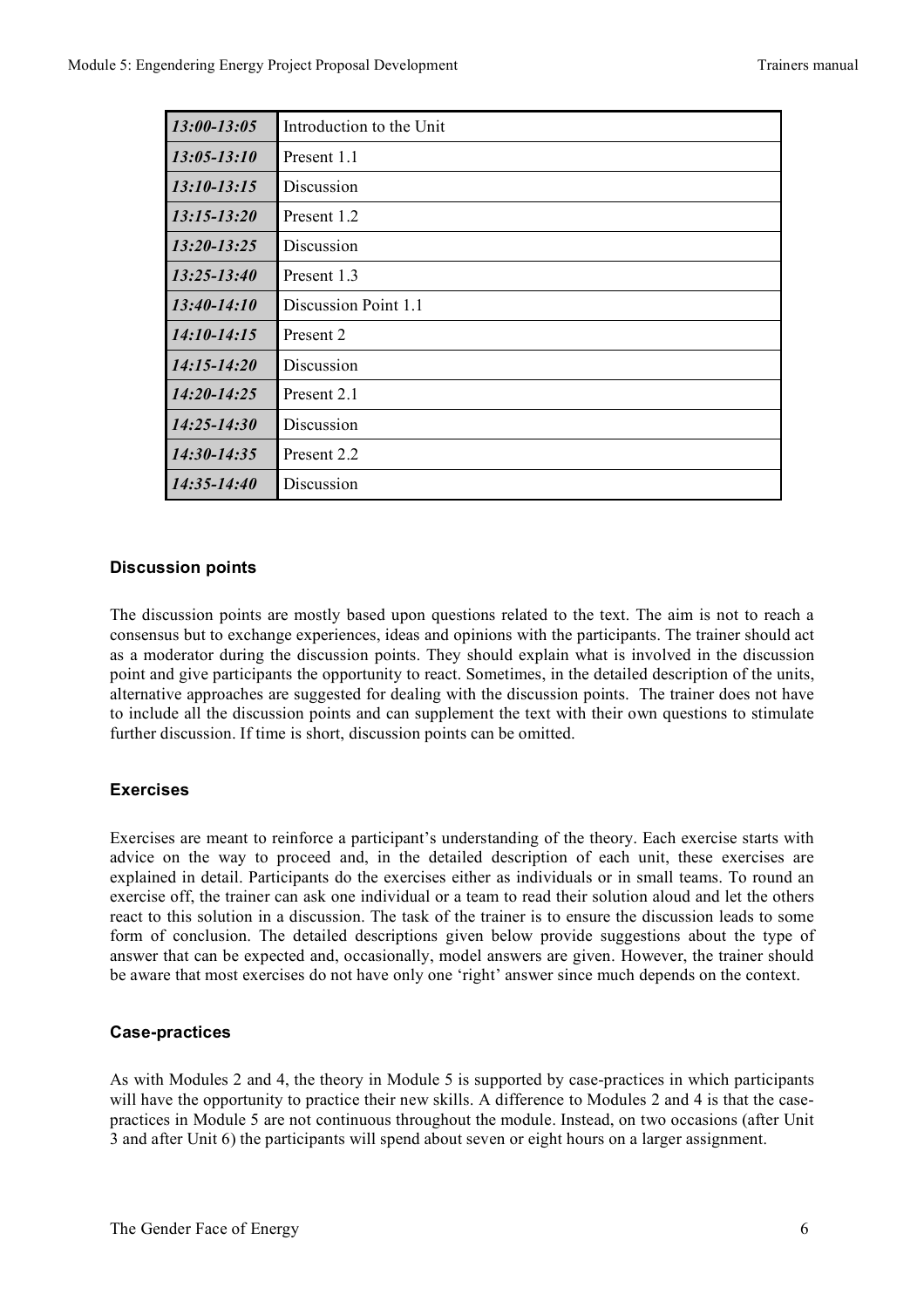Both case-practices are described in detail in the module. Participants will work on them in small teams (ideally of three). The trainer is advised to give some thought about the composition of these teams based on the experiences of the participants (which will have been identified in the introductory meeting and in Unit 1). The teams should be balanced: experienced with less experienced participants; female and male participants equally divided among the teams. Team composition should also be different for the two case-practices.

The first case-practice deals with the OOPP framework described in Unit 3. If the participants have difficulty in understanding the framework, some additional time can be used at the beginning of the case-practice period for further explanation.

In the second case-practice, participants will take part in aspects of a project proposal development process. In this case-practice, all the knowledge and skills from the module will be drawn upon to respond to a fictional Terms of Reference. As time is limited, participants will have to make decisions on which are the more, and the less, important elements of the project proposal development process. The trainer will need to help the participants with this.

Further instructions are given later in this manual.

#### **Specific activities**

#### *Introduction and meeting other participants*

The course should start with a general introduction. Qualified trainers have their own approaches to opening training sessions, e.g. using ice breakers. The points given below are only intended to be suggestions of activities that could be included:

- Presentation of the trainers: who they are, what they have done, their expertise.
- Background to the "Gender Face of Energy" programme.
- Introduction to the course: go through the time schedule; explain the working methods; explain the main concepts.
- Introduction to the subject: why it is important and what the participants are going to learn.

Next, the participants should have the chance to meet each other. This can be done in a presentation round. Let each participant give (at least):

- Their name and details of the organisation they represent;
- (The country they are from);
- Their expertise;
- What they expect to learn during the course.

To make everyone relaxed and acquainted with each other it can be useful to also let the participants tell something about their personal life: their hobbies, the last book they read, etc.

#### *Exchange of experiences*

Exchanging experiences is an important part of the learning process. Finding out their levels of experience is also useful for the trainer: for example, for grouping the participants for the exercises. The exchange of experiences can be achieved by letting each participant report on:

Their experience with gender/energy/project formulation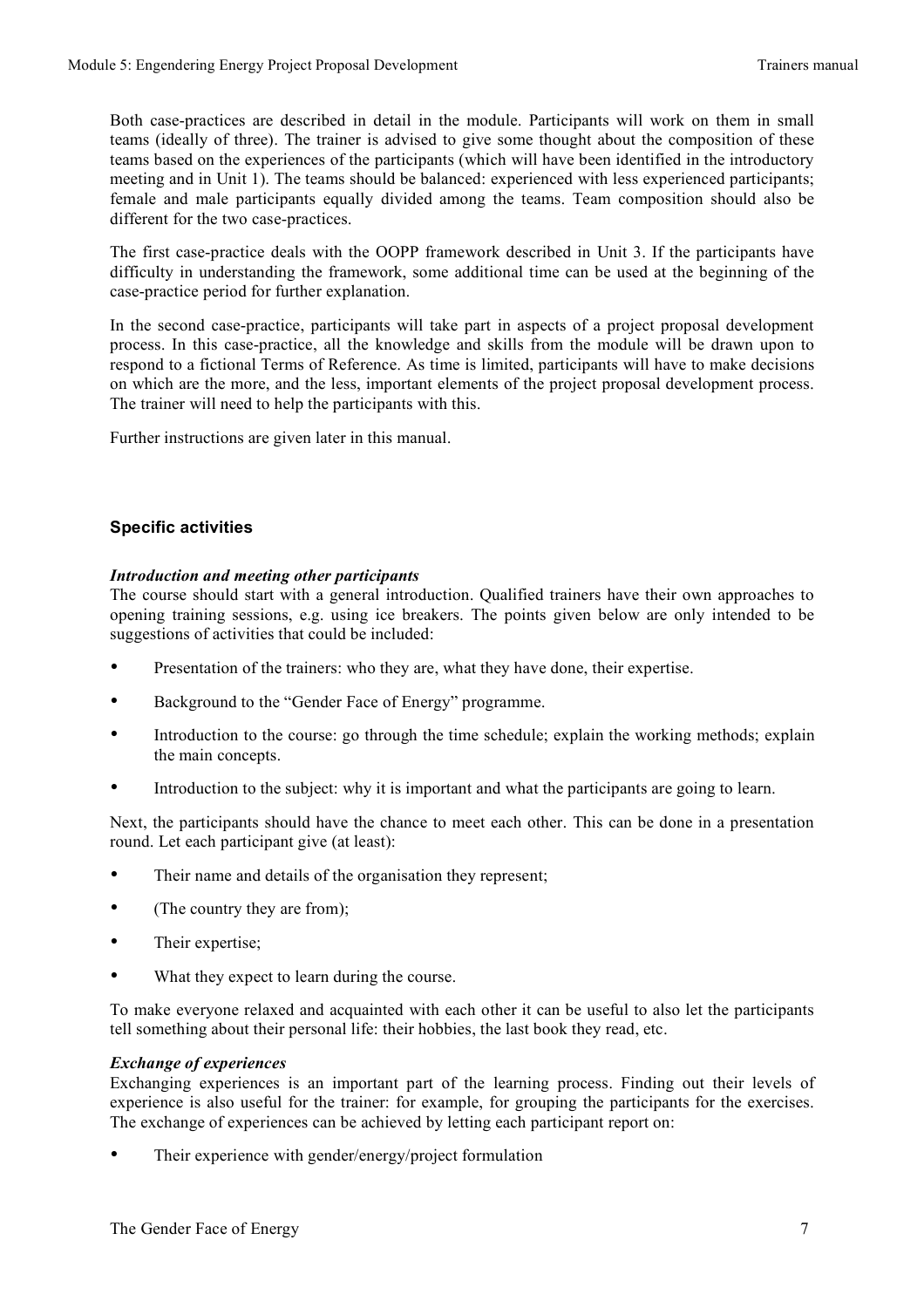- The projects they and their organisation have worked on;
- Their good and bad experiences;
- An anecdote about a project they were involved in.

After each presentation (keep them short!), the other participants should be allowed to ask questions.

#### *Expectations*

Participants can be asked to write down on cards what their expectations of the course are. These can be pinned to the wall and can be reviewed from time to time during the course to see if any of the expectations have been met. The final review should take place during the course evaluation.

#### *Free time*

It is expected that the participants will be given a free afternoon midway through the course. The course organisers could decide to organise a visit to an appropriate project and/or to provide the participants with the opportunity to visit a tourist attraction.

#### *Closure of course*

The following can be included in the final session:

- Provide time for the participants to ask some final questions;
- Try to collect some final thoughts about the contents of the course by using the notes made at the initial meetings (have the participants learnt what they wanted to learn? how do they look at their own experiences after the course?)
- Let each participant give their best (or most interesting) learning experience during the course.

This final meeting can also be used to hand out evaluation forms, additional materials about the course, etc.

### **Detailed description of the units**

Over the next pages you will find a detailed description of the eight units included in this module. The description is there primarily to provide additional information about discussion points and exercises. Besides reading this description, the trainer is advised to read and understand the entire module. The times shown within brackets are the times that we think should be spent on specific activities. The trainer will need to make an assessment of what material to include in the classroom sessions and what material can be left for self study.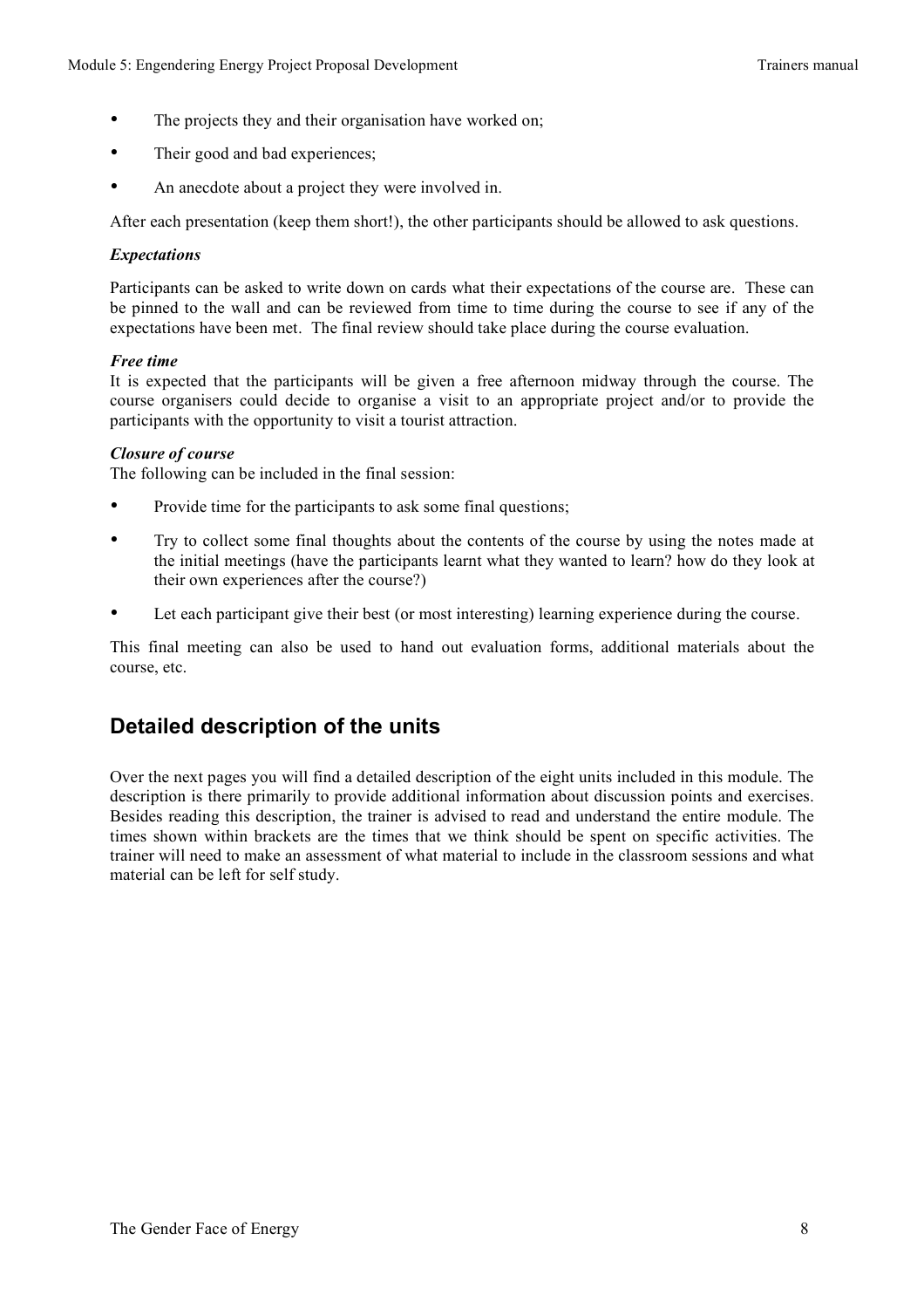### **Trainers guide to Module 5**

### **Unit 1**

The first phase in the project proposal development process should always be an analysis of the current situation in a country. In the context of this course, this analysis should be focused on gender and energy issues. In previous modules (especially Module 2) a lot of tools and background information on this kind of analysis was provided. If participants have difficulty in understanding the theory in this unit, the trainer can refer to Module 2.

As in the other modules, the first unit is also used to discuss the experiences of the participants with gender and energy. This exchange by participants of their experiences in project proposal writing (both process and content) should not be limited to Unit 1 and the indicated discussion points: participants will learn a lot from each other and therefore the trainer should always give participants time to explain their own experiences related to the theory under discussion.

**Discussion point 1.1** (30 minutes). This discussion point aims to refresh or stimulate the participants' thinking about gender issues in relation to energy services. The discussion should take place as a plenary group. The trainer can monitor the discussion and, if appropriate, advise participants to read Unit 1 of Module 1.

**Exercise 1.1** (20 minutes) is about the motivations of participants in attending the course. Participants will answer the questions individually (10 minutes) and then discuss their answers with another participant (10 minutes). If there is some more time available, the trainer can discuss the main results of the exercise with the whole group.

**Exercise 1.2** (25 minutes) is organised the same way as the previous exercise, only this time with more focus on their experiences with project proposal development.

**Exercise 1.3** (15 minutes). This exercise is included to help the trainer organise the parallel workshops later in the module. There are seven workshops, each dealing with a different subject. In a five-day workshop, if there is only one trainer, there is only sufficient time for four workshops. If there are two or more trainers, workshops can be held in parallel since they are all of two hours duration. We recommend that Workshop 1 be made compulsory since the topic (Communication) is the basis of other workshops and some of the exercises in the other workshops. In this 'exercise' they indicate which workshops they want to follow, thereby allowing the trainer to plan which workshops to include.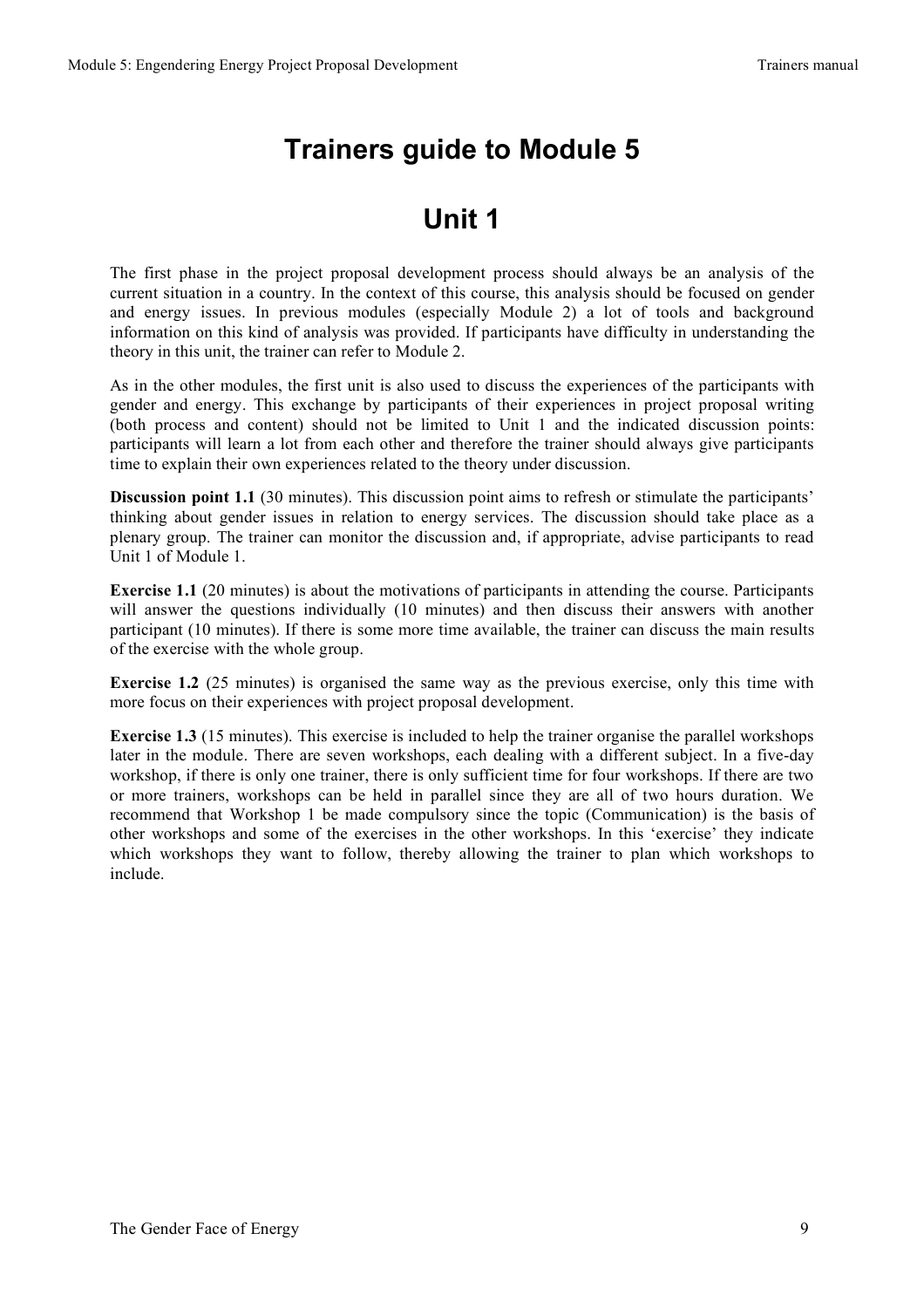### **Unit 2**

The project proposal development process is usually initiated by a specific type of assignment offer (call for proposals, tender notice, direct approach by funding agency, etc.). This unit describes the process of reacting to a call for tenders, Terms of Reference and how to react on them, the roles to be filled in the project proposal development process and the assessment of the project market. For additional information on the last element, the trainer can use the information in Module 4 on assessment of stakeholders.

Table 2.1 in Section 1 gives an overview of the contents of Units 1 and 2 based on the elements of a letter of invitation used for an assignment. Table 2.2 gives an overview of the project proposal development process. These tables form part of the backbone of the contents of this module.

**Exercise 2.1** (30 minutes). In this exercise, participants will work in small teams on generating project ideas based on a case-description. In the first 20 minutes, the participants will read the case (this can be done as a team) and generate two project ideas. After 20 minutes all the teams will explain their ideas to the whole group.

**Exercise 2.2** (60 minutes) is intended to give participants some experience with Terms of Reference. The appendices to this module contain two fictional ToRs. These are quite long and it will take a considerable time to read and analyse them. Therefore the trainer should stress that the participants should try to summarise the ToRs quickly and that they should divide the tasks up within their pairs.

Table 2.3 is illustrative. Other possible combinations of expertise and tasks exist.

Table 2.4 presents some multilateral and bilateral funding agencies. If there is time, the trainer can include a brief discussion in the form of a brainstorming session in which participants try to add more agencies to this list. Also, a brief discussion about participants' experiences with project proposal development and various agencies could be beneficial.

**Discussion point 2.1** (15 minutes) enables participants to share their experiences and give tips on how to deal with resistance to including women in project proposal development.

**Discussion point 2.2** (10 minutes) again enables participants to share experiences. This discussion point can be omitted if time is short.

The questions in **Exercise 2.3** (30 minutes) are answered on an individual basis (20 minutes) and the answers are then discussed with another participant on a one-to-one basis for the remaining ten minutes. The exercise is designed to develop skills in assessing organisations as potential partners in a project proposal. The exercise begins with an analysis of the participant's own organisation to look for strengths and weaknesses. The next step is to evaluate other organisations and individuals to see if they could be useful partner organisations and compensate for the identified weaknesses within the participant's own organisation. The overall aim is to build a higher standard of professionalism through consistent practice at different stages of the project development cycle.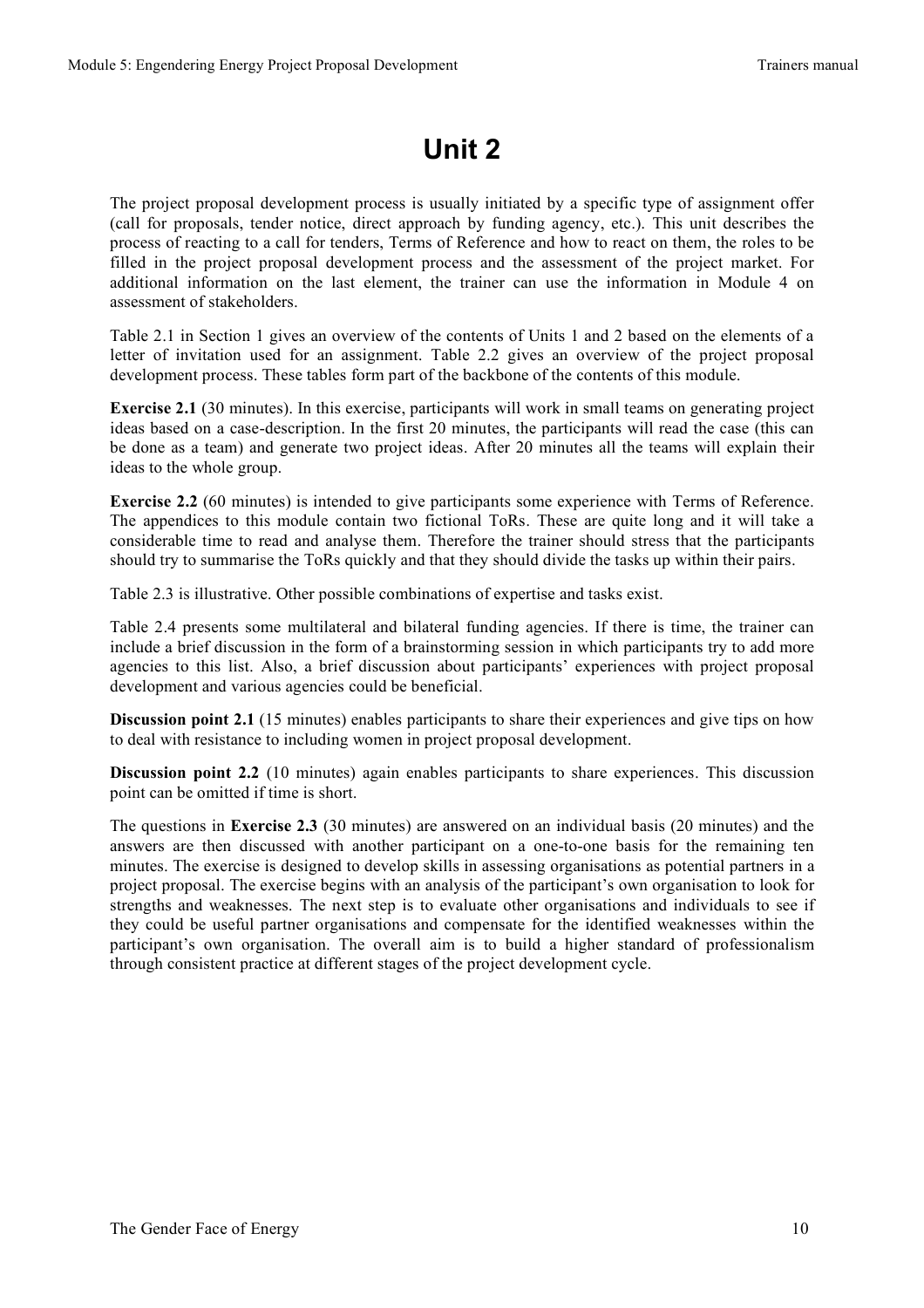### **Unit 3**

The third unit of this module deals with project identification and project planning tools, as well as with monitoring and evaluation activities. At the heart of this unit is the OOPP framework and the methods used in this framework. This methodology is used by a number of development agencies, such as GTZ, and it is quite possible that some participants will already be familiar with OOPP. Participants can be invited to share the experiences with OOPP but the trainer should guard against this descending into a "war of words". There is, in some quarters, strong negative feelings about OOPP, and participants are entitled to share that view. OOPP is not presented here with any sort of endorsement by ENERGIA but due to the fact that it is required by many funding agencies.

**Exercise 3.1** (30 minutes). This exercise is intended to let participants try the Metaplan combined with a problem tree analysis. Participants should spend the first five minutes writing down their ideas about the causes and effects of the problem (the problem being the low number of women in decisionmaking positions in the energy sector) on cards - one idea per card. In a plenary session, the trainer then needs to get the cards organised: first by dividing them into causes and effects, then by trying to link the causes to the effects. Participants can help in sorting the cards, which can then be pinned to a wall, with the trainer functioning as a moderator. A description of the method is given in Section 1.2. The process should take 20 minutes. Afterwards, in a general discussion, participants can give their opinion about the method. Did they like using this method? When do the participants think this method would be the most useful? What would they do differently next time?

**Discussion point 3.1** (10 minutes). This discussion is carried out in a plenary session. The trainer should ask which participants have experience with the Metaplan method and, after that, ask the group what they think of the method. The same comment applies when asking about OOPP.

The next method (the problem tree) is described in more detail in Module 4. The trainer can refer to this for more background on the method. It is especially important that the trainer focuses on the translation from a problem tree to objectives. Formulating objectives requires care!

After Table 3.2: participants may want to discuss their experience with the Logical Framework Approach. If time is left, use **Discussion point 3.2** (10 minutes) to share participants' experiences with the approach.

**Exercise 3.2** (40 minutes) is completed on an individual basis. Participants should answer the three questions based on their own experiences and opinions. After 25 minutes, results can be shared within the complete group by the trainer asking one participant to read their answers out and then asking the other participants to respond (was it the same for them or different? suggestions for improvement?) (15 minutes). To give everyone an opportunity to receive suggestions for improvement, participants could put their material on large sheets of paper and pin these to the wall. During breaks everyone then has the chance to look and comment.

**Case-practice 3** (7 hours). This lengthy case-practice is designed to familiarise participants with developing a Logical Framework (LF) for a project proposal. They will use an OOPP to identify the elements of an LF. The ideas for the project proposal are to be generated during a role-play exercise set in a village which is experiencing a problem with its electricity supply. A number of roles of different but "typical" villagers have been developed, and these can be found in Appendix 1 of the trainer's manual. These role notes are not included in the participants manual. Therefore, each role needs to be copied for distribution. There are six specific roles plus male and female villagers. The trainer needs to distribute the roles. If there are a large number of ordinary villagers, the trainer could divide them into older and younger men and women. The trainer can develop extra character roles if they so desire. The trainer needs to give some thought as to whether or not they will be the CBO representative and guide the process - or whether to let one of the participants assume this role. There are no instructions for this role, so the trainer should spend some time with the participant (if one is to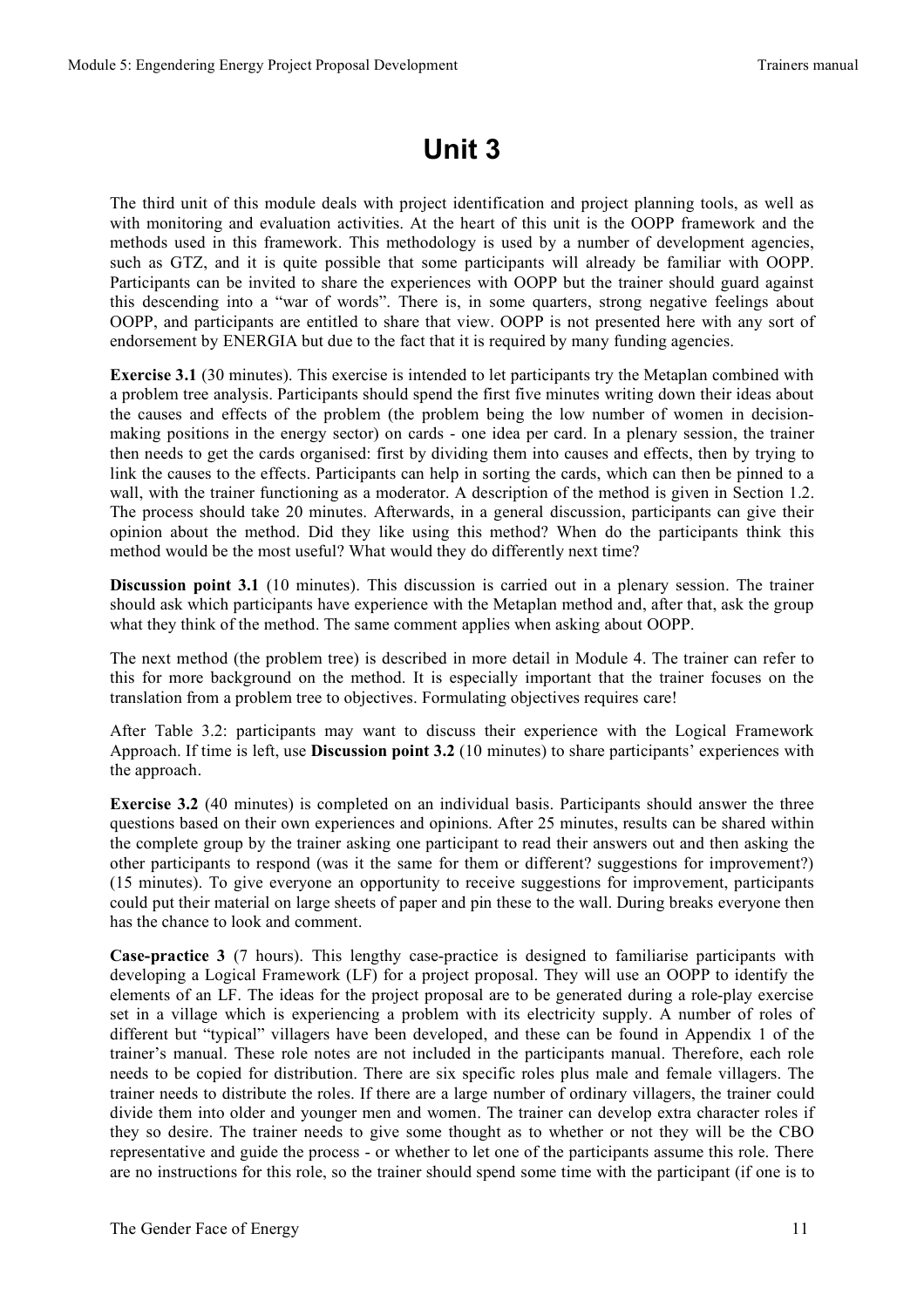play this role) to decide how it should be played. The quality of the facilitation is important since the rest of the exercise depends on the output of this enacted meeting. The role play lasts for an hour and the output is a problem tree. The participants then work in their groups on converting the problems into objectives, and then writing a Logical Framework. Up to 4.5 hours can be allocated to this step. Participants with experience will probably need less time. A further 60 minutes is allowed for presentation of the LFs. A detailed time schedule is given in the participants manual at the end of Unit 3.

**Exercise 3.3** (25 minutes) can be skipped if time is short. However, this exercise can be used to give participants a better understanding of the gender-sensitive project cycle. In groups of three, participants can indicate where, in the generic project cycle, they would include gender-sensitive tools, methods, etc. After 15 minutes the trainer can invite groups to share their conclusions in a short plenary session (10 minutes).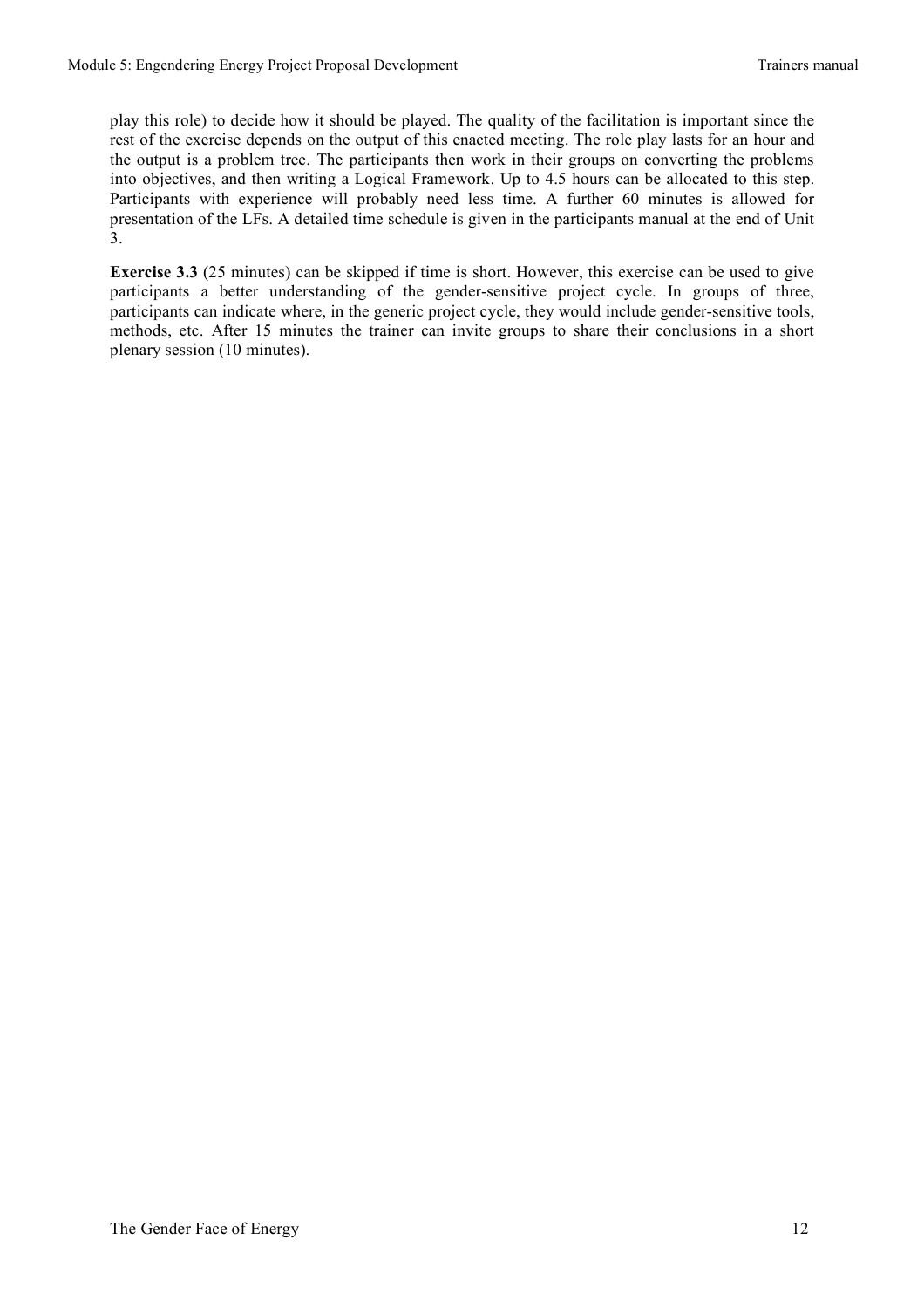### **Unit 4**

This unit focuses on organisational assessment in the project proposal development process and especially on the gender profile of organisations. This assessment is focused both on participants' own organisations, and on other organisations that will be contacted during the project proposal development process. For more background on this unit, the trainer can refer to the tools document in Module 3, to Module 2 and to elements from Module 4. In Section 3 of Module 4 references to some other tools are also made.

**Discussion point 4.1** (15 minutes). This is an introductory discussion about the experiences of the participants in relation to organisational assessment.

**Tools for the analysis of the gender profile of organisations.** Two tools were specifically developed for use in Module 3 of "the Gender Face of Energy". Here they have been adapted for use in developing project proposals. An important point for the trainer to emphasise is that the questions are not "fixed"- participants are free to adjust and adapt the questions to meet their own circumstances. Participants should be given the opportunity to read through the tools and to ask for clarification.

**Exercise 4.1** (30 minutes). Participants should individually answer the questions on organisational assessment and strengthening in this exercise (15 minutes). Next, they should discuss their answers in pairs (10 minutes). The trainer can spend the last few minutes asking participants how they feel about these new skills. Again the aim is to improve the professional approach of NGOs.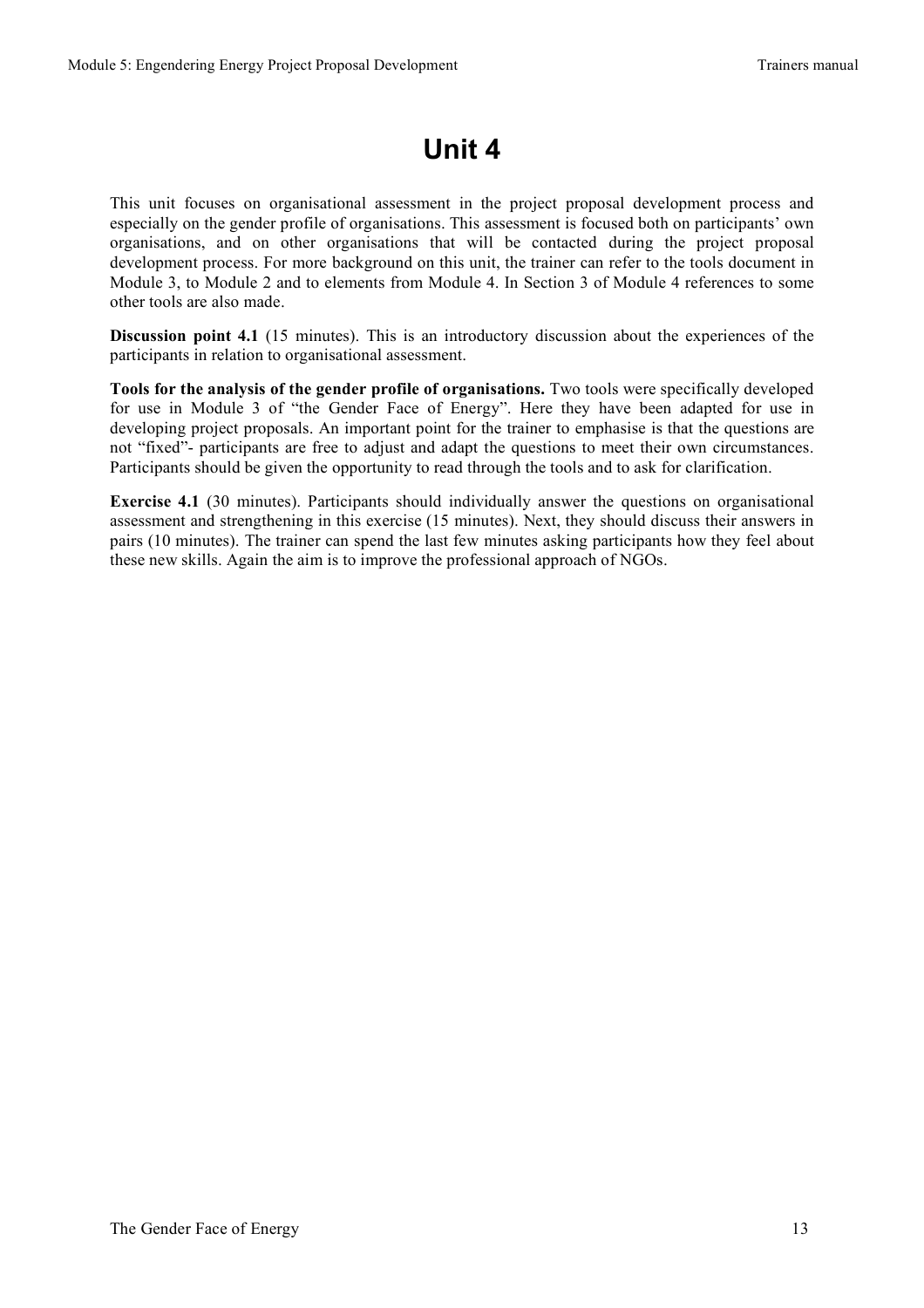### **Unit 5**

This unit offers participants the opportunity to improve specific skills relevant for project proposal development. This unit has a different construction than the other units in this module. The unit is subdivided into workshops. Each workshop is based on one of seven specific skills considered necessary to be successful in project proposal development:

- Communication;
- Data collection;
- Interviewing;
- Negotiating;
- Formulation and assessment of CVs;
- Planning and budgeting;
- Effective writing

The number of workshops offered will depend on time availability and interest – as well as the number of trainers available. It is strongly recommended that Workshop 1 on *Communication* is made compulsory and taught first, since this is the basis of all the other skills, and some of the other workshops will draw on skills learnt in this workshop. Each workshop is designed to last for two hours and, based on a five-day workshop, it should be possible to hold three workshops in addition to Workshop 1. If there are two trainers, workshops can be held in parallel which will increase the options open to the participants.

However, since project proposal development is teamwork, there is no need for participants to master all the relevant skills: team members can pool their individual skills and also learn from each other.

The trainer should have clarified in Unit 1 which skills the participants want to improve. Based on this, the trainer will need to choose which workshops to run, and allocate the participants to them (if options are offered).

#### **Workshop 1** *Communication*

The focus here is on verbal communication although the workshop begins with some general guidelines for all forms of communication (Table 5.1). There are two activities. The first one relates to making a request through a telephone call. This communication medium is quite challenging since non-verbal elements make up a significant part of the message we transmit in a face-to-face communication. **Discussion point 5.1.1** (15 minutes) asks participants for their experiences with telephone calls and can be used as an introduction to Activity 1. **Activity 1** (40 minutes) involves three role playing exercises related to telephone conversations. These roles are not in the participants manual but are contained in Appendix 1 of this manual. Therefore, each role needs to be copied for distribution. This approach is taken because it makes the simulation more realistic if participants do not see each others roles. The trainer should organise three pairs of participants, one to take part in each role-play exercise . Ideally, form pairs of a male and a female participant. Allow each pair five minutes to prepare and then five minutes for the "telephone call". Again, to make the simulation more realistic, the "caller" and "receiver" should sit back-to-back to ensure facial communication and body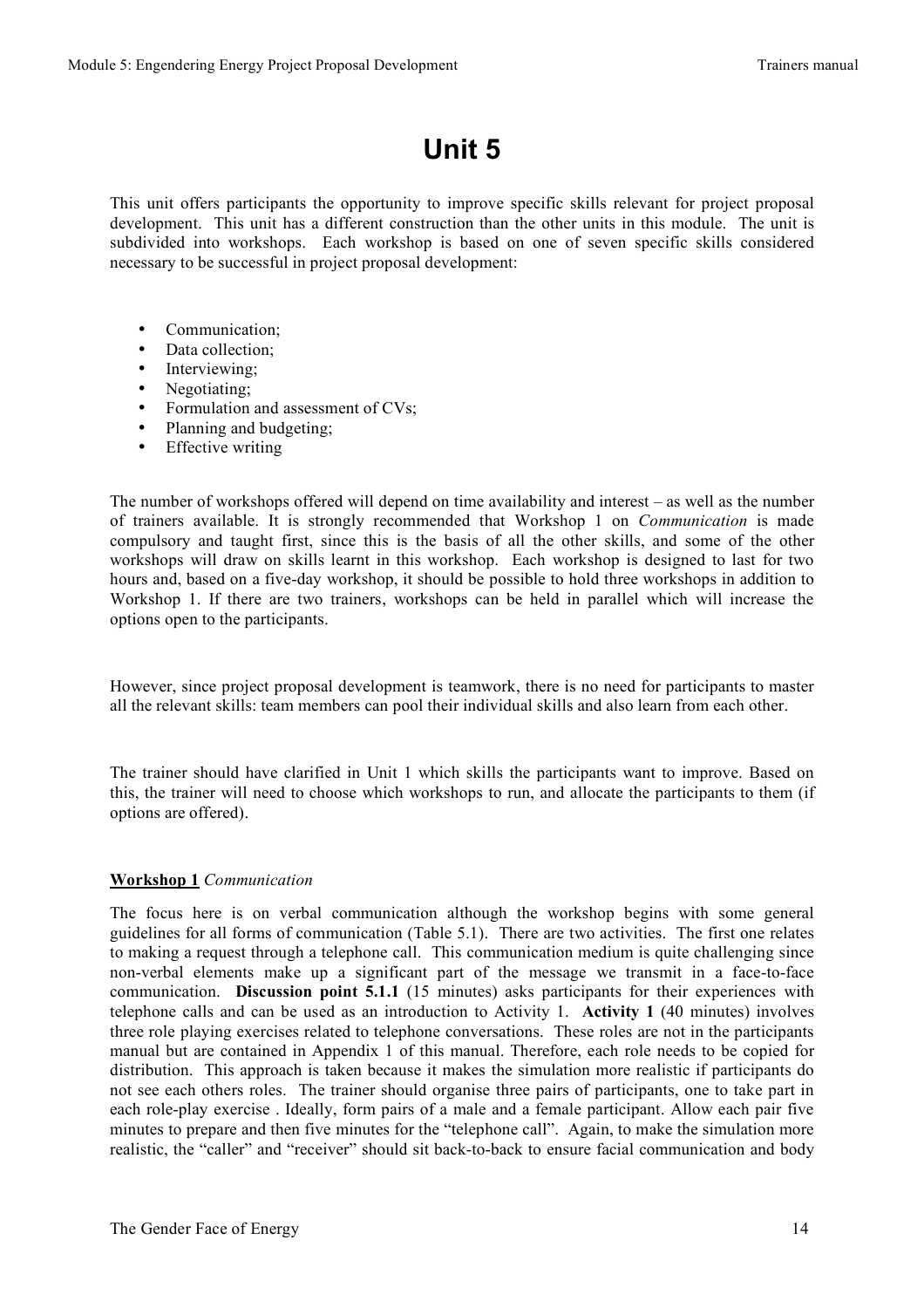language do not play a part. For those participants without a role some questions are provided in the manual for the discussion at the end.

The second activity is related to giving a presentation. It is not so much about the presentation itself (although Table 5.1.1 does give tips on improving the quality of presentations – which the trainer can use if there is time) but about dealing with the unexpected things that can go wrong when you stand in front of an audience. For those without a lot of experience in dealing with such "events" they can turn an already nerve-wracking situation into a nightmare. **Discussion point 5.1.2** (10 minutes) leads into **Activity 2** (40 minutes) in the form of a brainstorming session about all the things that can happen to a speaker. The trainer should try to reach consensus on which are the top three "nightmare situations". These three events will form the basis of Activity 2. Three participants will each give a five-minute presentation on a gender and energy topic during which one of the things will happen. Send the three participants out of the room to allow them to prepare their presentations (10 minutes). Meanwhile, the trainer should organise, with the remaining participants, for the "happenings" to occur – who will "make the sound of a telephone", "chat to someone", etc. Also the trainer can discuss with these participants what they could expect from the presenters: how should they react to the "worrying" happening, and what is allowable in terms of reactions, etc?

After the presentations, the trainer should discuss the exercise and try to reach a conclusion about how to best deal with the things that happened.

#### **Workshop 2** *Data Collection*

A distinction is made between gathering field data in communities (which is the subject of this workshop) and gathering data through more formal interviews with key informants (which is the subject of Workshop 3). There are of course some commonalities, and participants are encouraged to read the material from Workshop 3 if they are not going to also follow that workshop.

Module 2 includes specific tools for energy projects since these are not well served by the standard gender tools such as the Harvard Model. Here, in this workshop, three data gathering tools are presented:

- In-depth interviews:
- Local histories and time lines, and:
- Focus group discussions

**Discussion point 5.2.1** (15 minutes) enables an exchange of experiences about gender-disaggregated data collection and the tools and approaches used.

Section 2 focuses on in-depth interviews. **Discussion point 5.2.2** (5 minutes) is a quick brainstorming period about the groups that could be interviewed in a village survey (a brief sketch of a "typical" village is given). The trainer should ensure that the suggested groupings have a gender balance. Table 5.2.1 gives an outline for a semi-structured interview although the questions will depend on the context. However, what is important is the way in which the interview is formulated. The issues are first identified, then specific energy and gender questions are formulated. The interviewer has also to prepare some supporting questions/comments if the conversation gets stuck. **Discussion point 5.2.3** (10 minutes) reviews, in a plenary period, structured questionnaires and semi-structured interviews. This discussion leads into **Activity 1** (40 minutes) in which participants work in pairs. One partner will design a structured questionnaire and the other a semi-structured interview for a field situation given in the participant's manual. They test their designs on each other (which is an important part of preparation for field work) and then discuss with each other their experiences in Discussion point 5.2.3.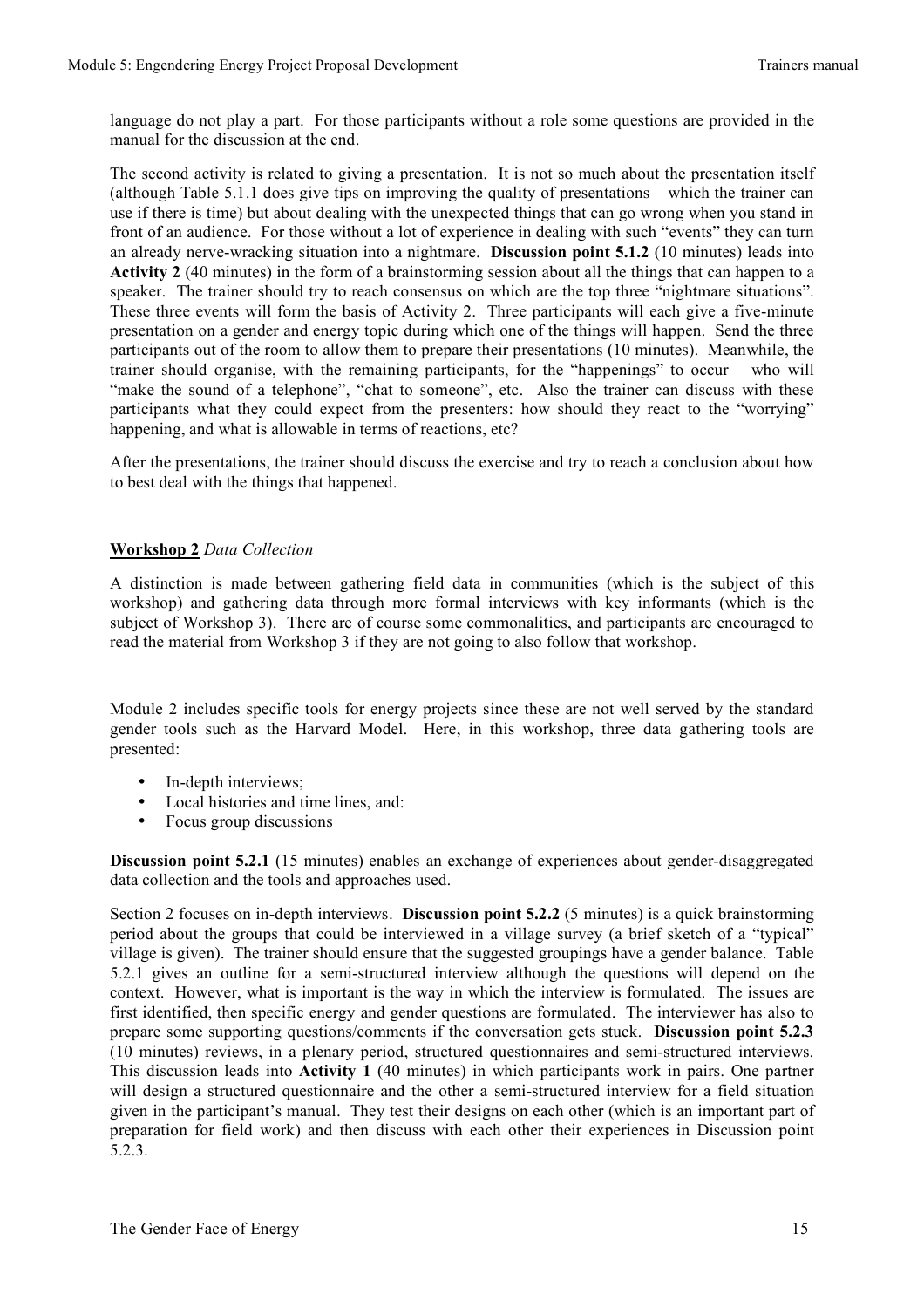**Activity 2** (30 minutes) is undertaken in pairs. Participants will try to create a timeline and history trace for an area they are familiar with (it can be a project area about which they have knowledge spanning a number of years or their own home area). Each participant will take it in turns to interview their partner. Participants should pin the results on the wall so that they can quickly review each others' efforts. What are the differences? How did they find the methodologies?

The last section is on focus group discussions. **Discussion point 5.2.4** (15 minutes) reviews participants' experiences with this method which is not as easy to use successfully as some think. The danger is that the data gatherer leads the discussion rather than passively listens.

#### **Workshop 3** *Interviewing*

A distinction is made between gathering field data in communities (which was the subject of Workshop 2) and gathering data by more formal interviews with key informants (the subject of this workshop). There are of course some commonalities and participants are encouraged to read the material from Workshop 2 if they are not going to also follow that workshop.

Interviewing in this context is limited to gathering qualitative data from a key informant who may be someone more senior (older) than the interviewer. The basis for successful interviewing is good preparation. The first part of the workshop gives advice on how to prepare for interviews**. Discussion point 5.3.1** (20 minutes) is a plenary discussion about dealing with gender issues which can arise during an interview between people of the opposite sex. Participants are asked for their suggestions about how to deal with these situations. It should be made clear that answers will be culturallyspecific.

**Activity 1** (20 minutes) is completed on an individual basis although participants are asked to form pairs for later in the workshop. Participants are asked to prepare an interview which should last about ten minutes. The focus should be on the structure of the interview using Table 5.3.3 rather than on the breadth of coverage. It is quite possible that with a very busy person you might only get ten minutes for an interview!

The next section deals with procedures during an interview, including how to record the information the interviewer is receiving. **Discussion point 5.3.2** (10 minutes) is a short discussion about the best method for note-taking during an interview. If time is short, this discussion point can be omitted. In **Activity 2** (30 minutes) participants work in pairs using the interviews they developed in Activity 1. One participant interviews their partner, they evaluate the process; and then they swap roles and repeat the process. **Discussion point 5.3.3** (10 minutes) can be used to evaluate the process of preparing and conducting interviews. The final section deals with what to do after the interview, and advice is given on evaluating the process and using the output in preparing for other interviews.

#### **Workshop 4** *Negotiating*

A very different set of skills is needed for negotiating to those required for interviewing. Here we are dealing with a process where people want to reach an agreement because they want to work together. This is not the same as political negotiations which are about power struggles and are conducted in a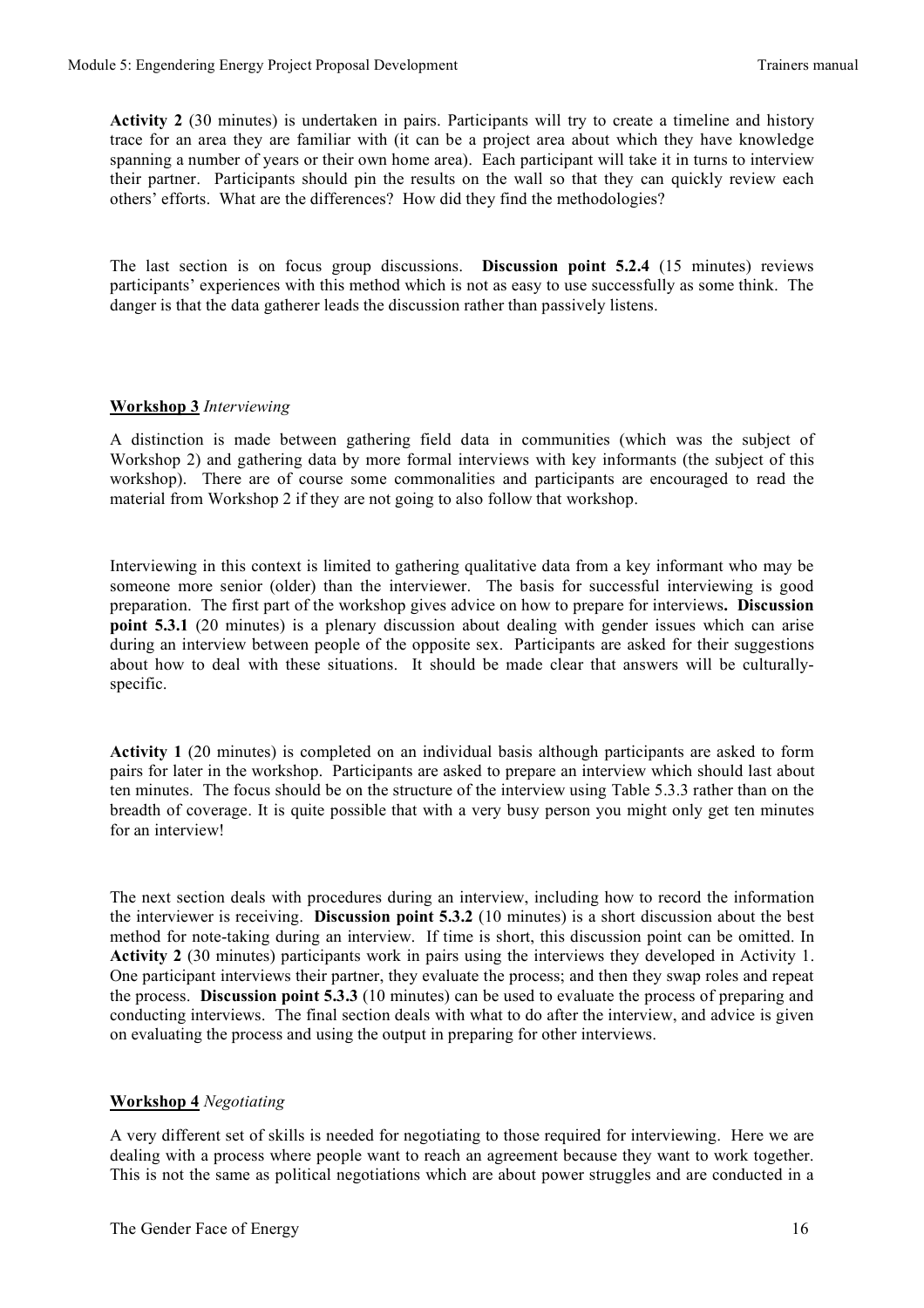totally different atmosphere to people trying to work together to develop a project proposal. (That is not to say that project proposal development is not without its tensions!) The trainer must make the nature of the negotiations that are the focus of this workshop very clear to avoid later confusion. **Discussion point 5.4.1** can initiate the workshop by participants exchanging their experiences of being involved in negotiations. There are different styles that can be adopted in negotiating and three are shown in Table 5.4.1. These three styles can result in different outcomes and the trainer should discuss with participants which they think is most likely to reach a satisfactory outcome. Do they recognise these styles? **Activity 1** (35 minutes) is a short sketch involving a man and a woman who are negotiating over a contractual position. Participants should read the sketch and try to identify which styles are being used at particular points in the dialogue (ten minutes). Ten minutes should then be spent discussing their answers with a partner and then a fifteen-minute plenary discussion can examine whether or not the group agrees with Miriam's approach to the situation.

**Activity 2** (40 minutes) and **Activity 3** (40 minutes) focus on different topics in negotiations.

Activity 2 needs participants to work in pairs and they will take on different roles. The trainer needs to make sufficient copies of the roles found in the appendix to this manual. Participants work in pairs for 20 minutes and then there is time to exchange experiences in a plenary group. Activity 3 needs the participants to work in groups of four. They have to try to reach a consensus in 20 minutes - which reflects a not uncommon situation.

#### **Workshop 5** *Formulation of CVs*

Participants need to have their own CVs ready for this workshop. **Discussion Point 5.5.1** (15 minutes) asks participants to work in pairs and to make an initial reaction to their partner's CV. First impressions are significant so the way a CV is presented, as well as the contents, is important. **Discussion point 5.5.2 (**10 minutes) follows immediately with a plenary discussion about what participants consider to be the most important elements in a CV. This leads into the next section about what should be in a CV that is to be used in a project proposal. **Discussion point 5.5.3** (20 minutes) is a plenary discussion about the elements of a CV. **Activity 1** (60 minutes) uses the output of this discussion for participants to reformulate their own CV (based on the given format) which is then exchanged with a partner. Here the aim is not only to write a better CV but also to critically assess other CVs since participants may be required to do this when selecting and hiring additional staff for a project.

#### **Workshop 6** *Planning and Budgeting*

**Discussion point 5.6.1** (10 minutes) reviews participants' experiences with planning and budgeting. The aim of this workshop is to try to get NGOs to operate in a more strategic way by thinking ahead instead of experiencing a more precarious existence of waiting for donors to come along with financing activities. An example of a strategic planning framework is given, and the plan of action as a planning tool is introduced. **Activity 1** (30 minutes) is an opportunity to practice, albeit at a rather simplistic level, these skills. Participants work individually for 20 minutes and then, for the remaining 10 minutes, exchange their experiences with a partner.

The budget is at the heart of any proposal. A mistake here can be costly! If you under-budget and win the tender it can create problems with delivering the output. **Discussion point 5.6.2** (10 minutes) asks participants for their organisations' experiences in terms of whether budgets determine whether or not they win a tender. Again it is not possible to produce a budget for a large project, so participants are asked in **Activity 2 (**30 minutes) to prepare a budget for the meeting they organised in Activity 1. The aim here is for participants to recognise that there are many elements, even for such a simple activity,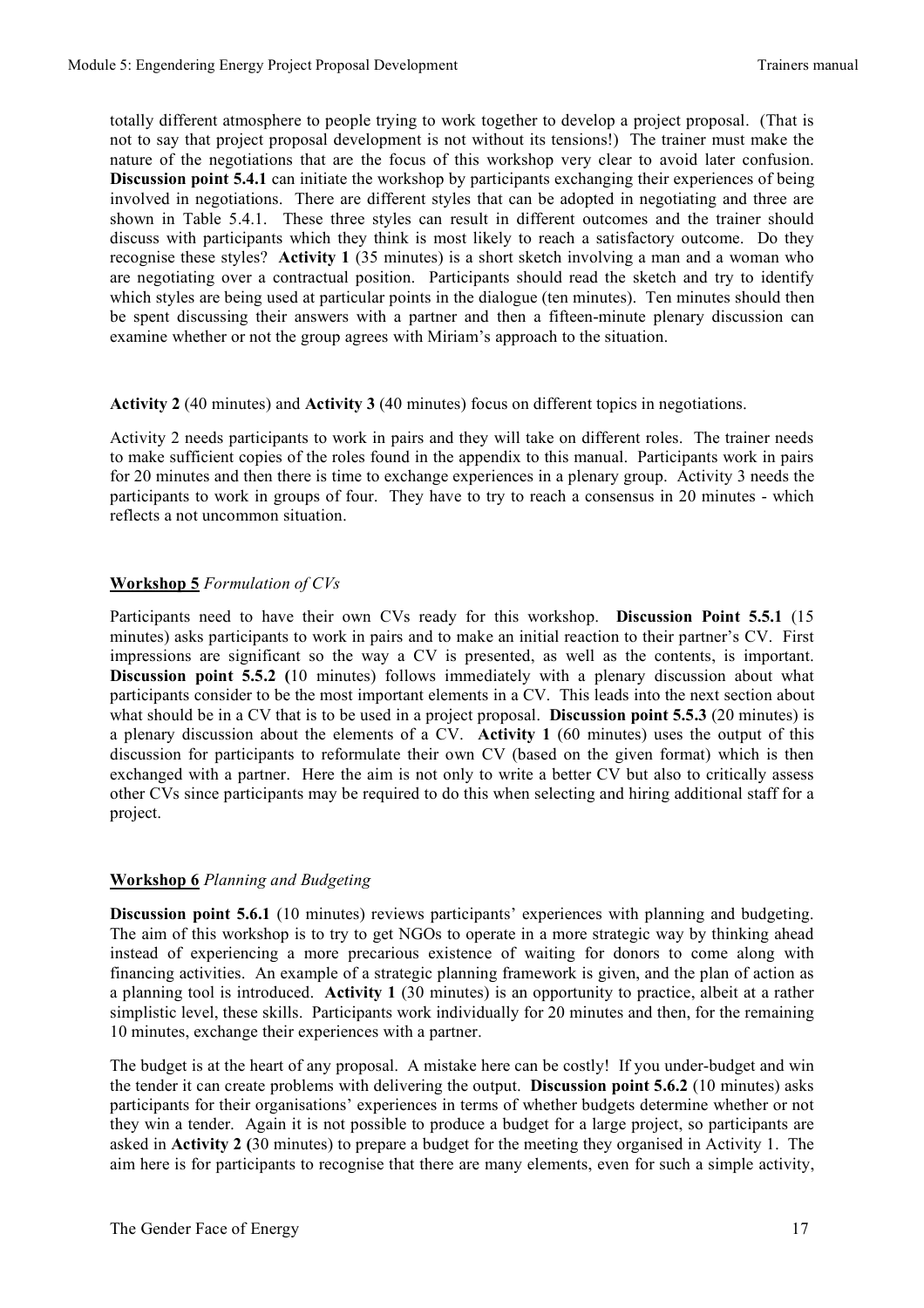which have to be costed. For a real proposal, with many activities, budgeting becomes even more complex.

#### **Workshop 7** *Effective writing*

Effective writing is part of good communication but is much neglected. The participants are asked first to focus on their audience which should always determine the content of any written material. **Discussion point 5.7.1** (15 minutes) is a short exercise undertaken as a plenary group which analyses three sentences from an energy report and the way different professionals will view this material. Different forms of writing are explained (Table 5.7.1) and participants are asked in **Discussion point 5.7.2 (**10 minutes) to say which forms are most appropriate for a project proposal. Some tips on writing clearly are given in Section 4, and **Discussion point 5.7.3** (15 minutes) is a plenary discussion in which participants are invited to add to the list.

**Activity 1**(80 minutes) is an exercise in report writing. Participants have 40 minutes to write an individual report with specified objectives. Participants will then swap their reports with a partner. Using the given evaluation criteria, participants assess their partner's report (15 minutes) and then give each other feedback (10 minutes in total). There is then a short period for a plenary exchange of experiences.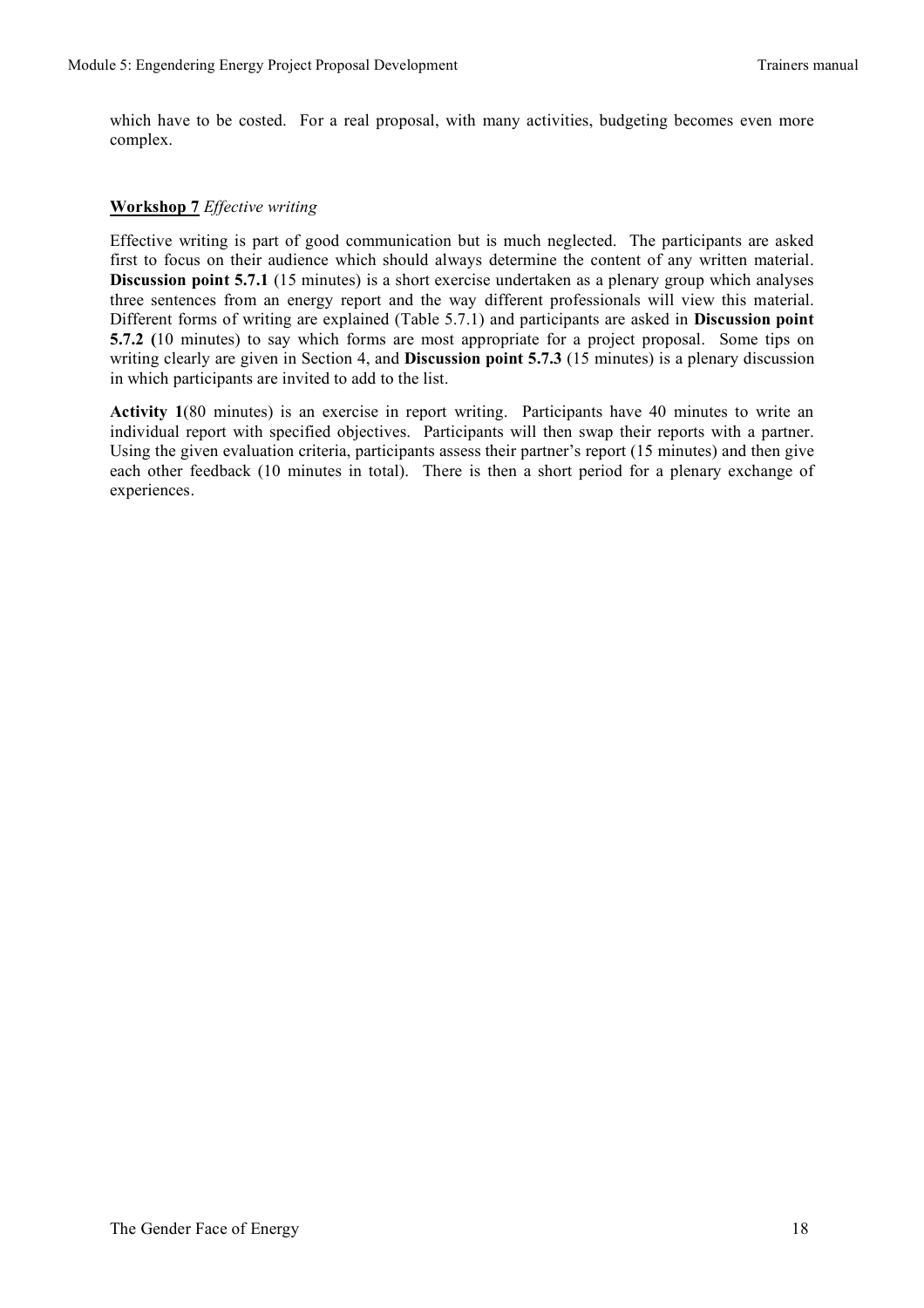# **Unit 6**

In Unit 6, all the information gathered in the previous units is combined into the final project proposal. The case-practice at the end of this unit is about writing a project proposal for a fictive project (based on the fictional ToR that were analysed in Unit 2).

Table 6.1 gives an overview of the contents of Units 6 and 7 and is the second part of Table 2.2. If the trainer feels it necessary, they can present the whole of Table 2.2

Figure 6.1 summarises the outline of a typical project proposal. This is for illustrative purposes only. Funding agencies will have their own format which should be adhered to! Participants should be given 15 minutes to read through this summary.

**Discussion point 6.1** (30 minutes) is related to Figure 6.1. If time is short the trainer can select some of the elements listed in the figure for discussion by the participants in response to the questions in the discussion point. The aim is not to achieve a perfect answer, but for the participants to understand the general ideas.

**Case-practice.** Eight hours are allowed for this assignment. The trainer needs to form groups of three, trying to balance the skills, experiences and backgrounds of the participants. The aim is to produce a proposal with a maximum of eight pages which responds to the TOR in Appendix C in the participants manual. The elements that should be included are detailed in the participants manual since it is unrealistic to expect them to develop a full proposal in the time allowed. All groups are to give a 15 minute presentation which forms part of the proposal assessment. The trainer should be strict about time and not allow participants to go over their allotted time. The trainer will need to adjust the time allowed to work on the proposal and the presentation to give all teams time to present. If there are six teams, presenting will take 90 minutes! A scoring scheme is given at the end of the case-practice. The trainer needs to read and mark the proposals and announce the winner. The schedule for the next day needs to be planned so that the trainer has time to read the proposals and provide feedback.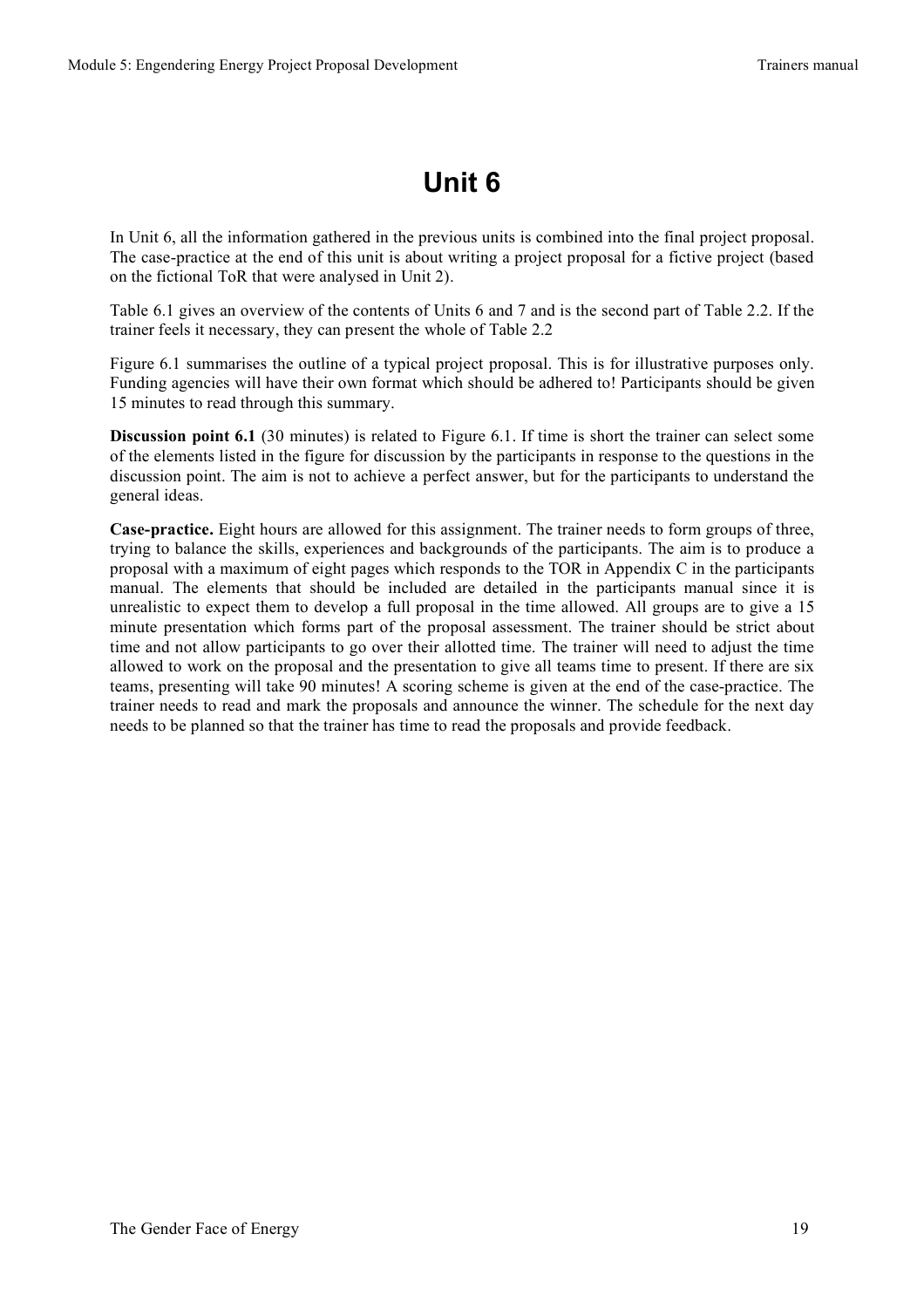### **Unit 7**

The seventh and eighth units of this module deal with evaluating the process. This step is often neglected and it is therefore important that the trainer stresses how important evaluation is, even though it is now the end of the training course and participants have already written a project proposal.

**Discussion point 7.1** (15 minutes) lets participants talk about their experiences with evaluation of, and feedback on, the project proposal development process. This discussion is done as a plenary group.

**Discussion point 7.2** (15 minutes) is meant to add to the list of evaluation points. Give the participants at least five minutes to think about other relevant issues for themselves. After that, a plenary discussion can be used to see if the list can be usefully extended. Too many points can become a burden.

Finally, **discussion point 7.3** (15 minutes) deals with the things that should be done with the results of an evaluation. The point is that evaluation has a useful role for the future – it is not only about looking at the past.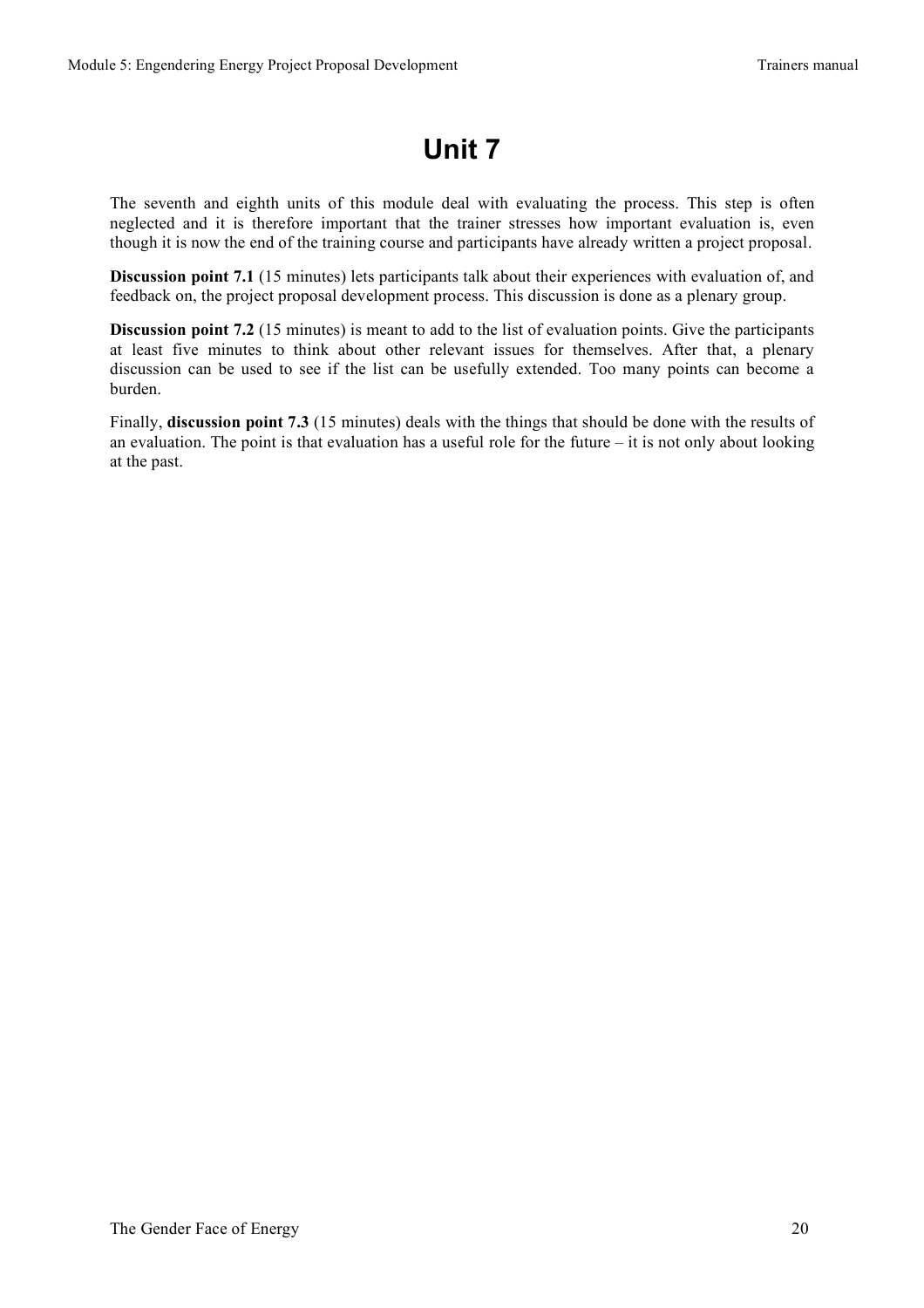### **UNIT 8**

This last activity is generic to all the modules. It is intended to help participants with re-entry into their workplace.

Time should be made available for the participants to at least write their action plan (60 minutes). The trainer should circulate around the group while the plans are being prepared, offering support and advice where necessary. If possible, participants should also be able to present and discuss their action plan in a plenary session (10 minutes presentation plus 5 minutes feedback per participant). Alternatively, they could present them as a poster, and the group can circulate and make comments and suggestions - either verbally to the owner of the plan or by adding written comments.

The trainer could make a copy which could be kept by the course organisers for their own follow-up and to evaluate the impacts of the training. Participants should be informed of this fact.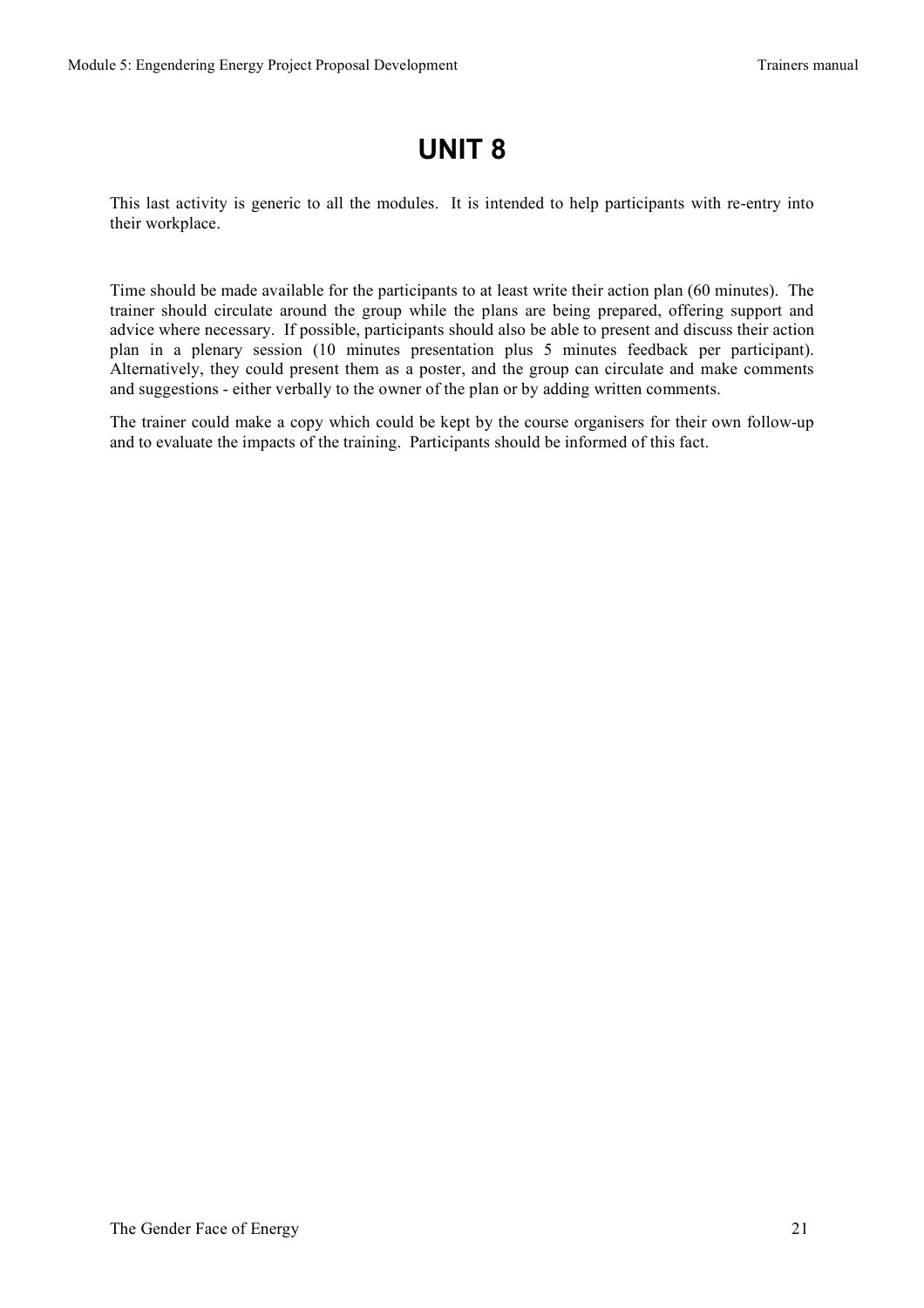# **EVALUATION AND CLOSURE OF THE COURSE**

Three hours are allocated for this session.

The first component is providing feedback on the proposals developed as part of the Case-practice in Unit 6. The trainer can announce a winner if this is considered appropriate.

An evaluation form is included in the participant's manual (although the trainer is free to use their own form). Participants should complete the forms and they should also be given a chance to give verbal comments on the course. (45 minutes)

The final activity is to deal with any remaining questions, to hand out certificates and give votes of thanks etc. (45 minutes)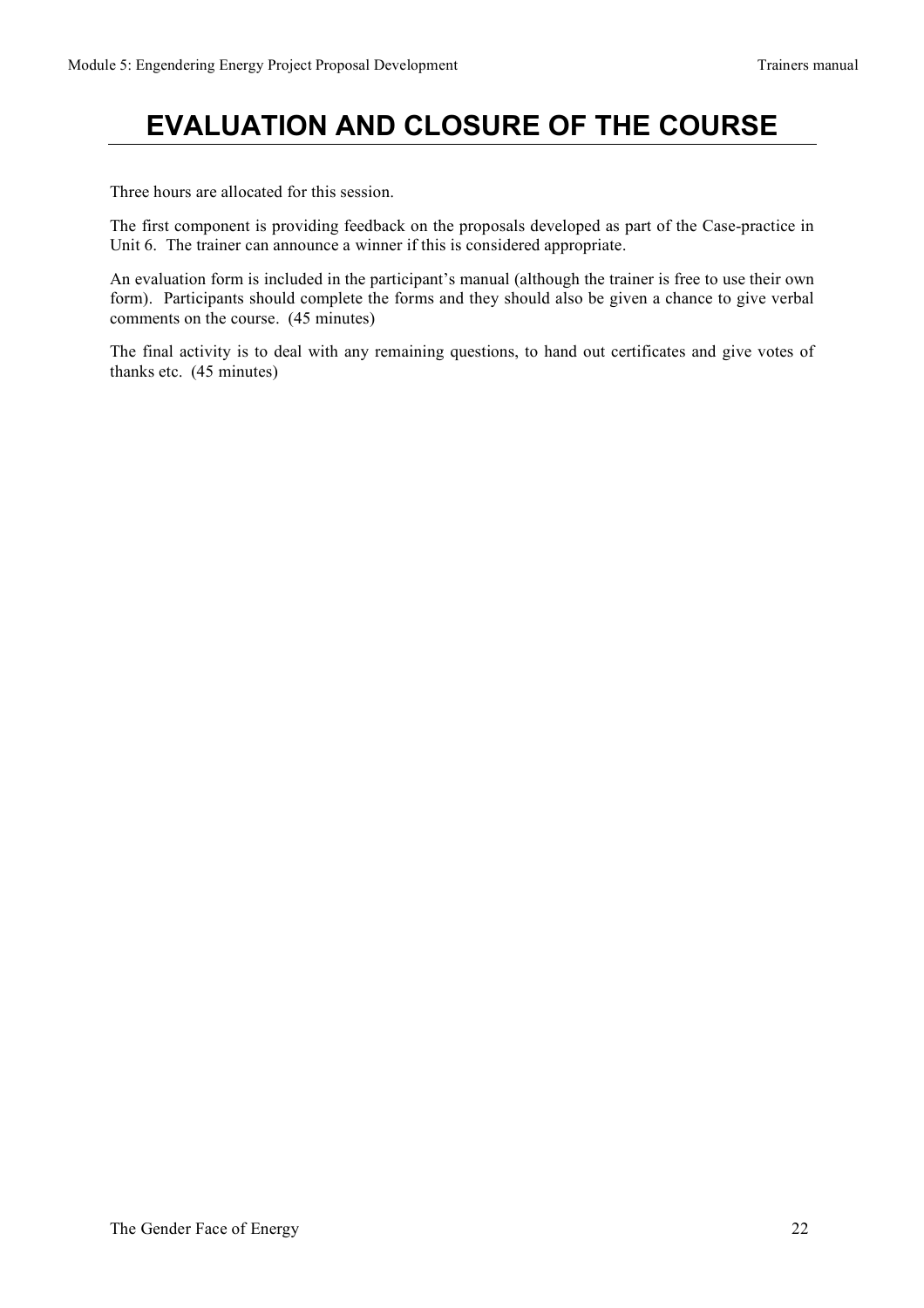# **APPENDIX 1: ROLE PLAYS**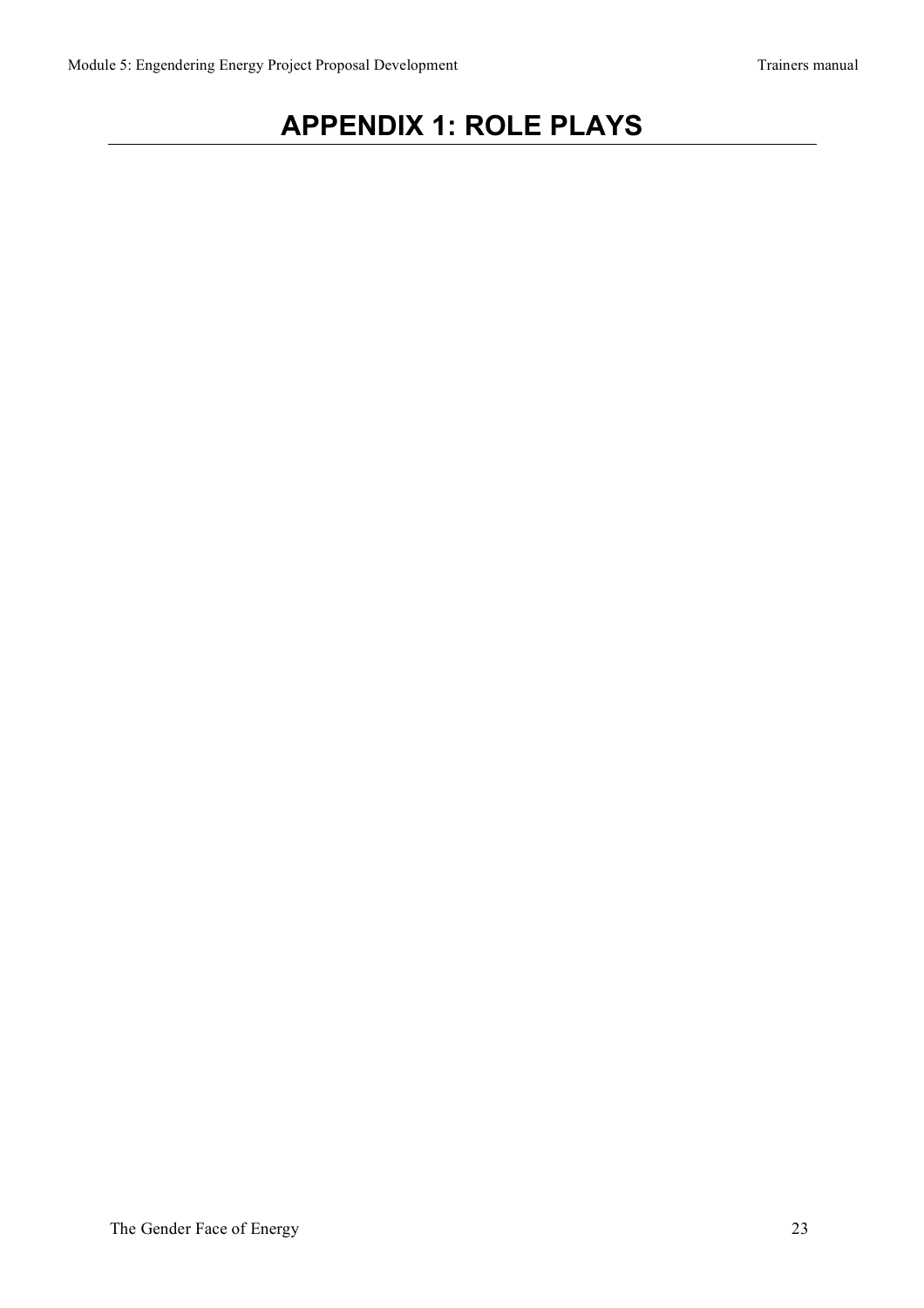### **UNIT 3 CASE-PRACTICE**

# **POWER SUPPLY IN THE VILLAGE OF SHAMARA**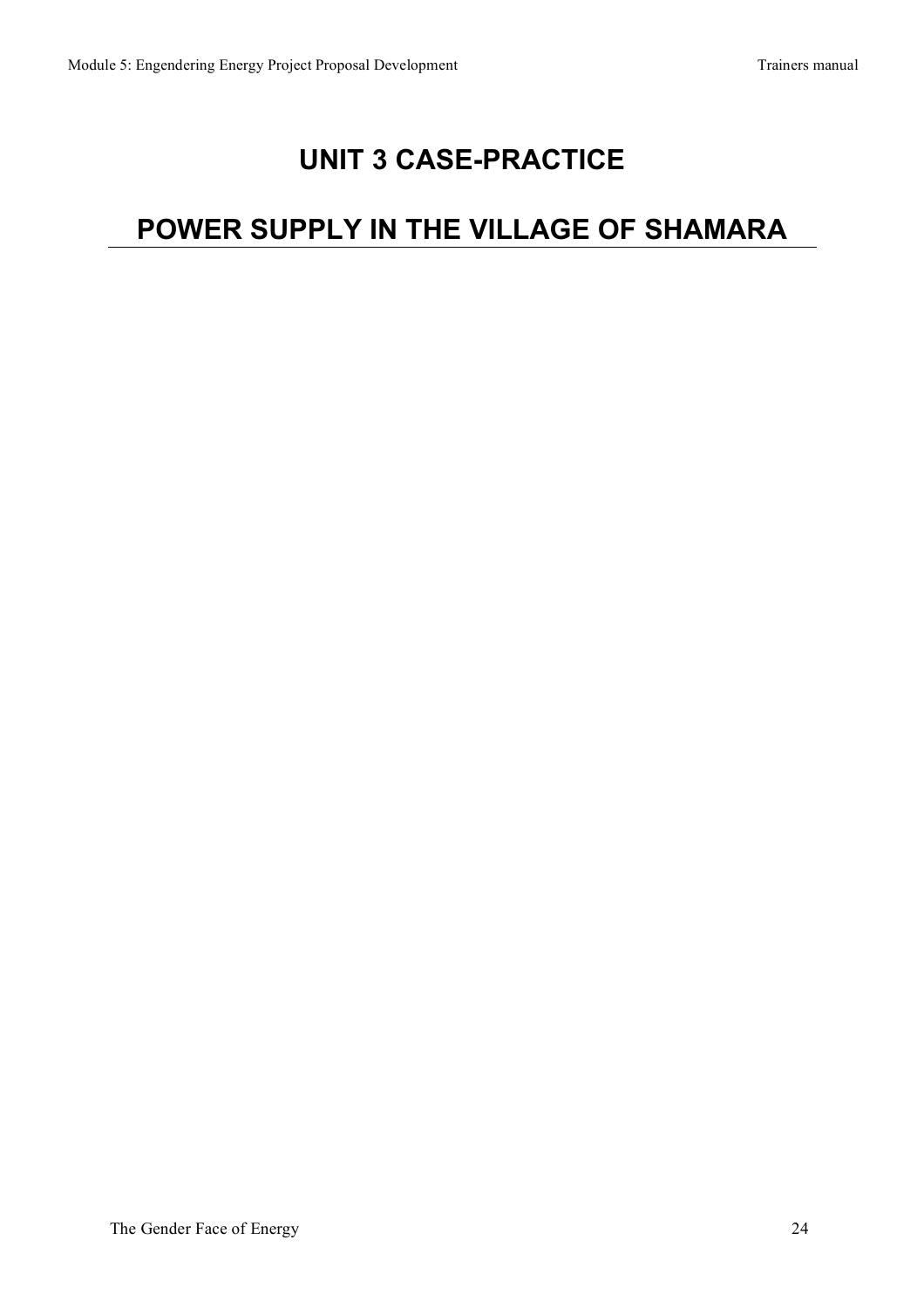### **ROLE: MR BOMA, HEAD OF THE VILLAGE**

You are the chairman of the meeting, you open the meeting, and welcome everybody and you explain the objective of the meeting. You introduce the moderator who is there to help reach a consensus about the problems related to the electricity supply in the village. You see this process as the first step towards being able to make a proposal to Mr Rumova to improve the electricity supply and make the villagers happy! As the most important person in the village you feel that you should give your vision of the problem first.

Mr Ramova, head of the Regional Rural Energy Planning Unit of the Ministry of Mines, Energy and Water, has asked you whether there are possibilities for another type of energy system. You told him that the coffee mill produces about 2,500 tonnes of dry coffee per year. During the process, about 700 tonnes of coffee husks are produced and, currently, this is considered as a waste material. There may be possibilities to use the material in an electricity production unit.

You try to promote a definite solution to the energy problem. Although you know that the insufficient capacity is not the only cause of the energy problem in Shamara, you believe that everything should be done to get a new generator as soon as possible.

One of the problems you have as the person responsible for the entire electricity system is that the people of Shamara are not willing to pay higher prices for the delivered services. Even for diesel it is difficult to collect money.

Further, during the last few years many people from outside have come to live in Shamara. They have connected themselves to the grid, and few of them can afford even the low monthly charge. This has resulted in one part of the village in particular overloading the grid so that problems have arisen in grid distribution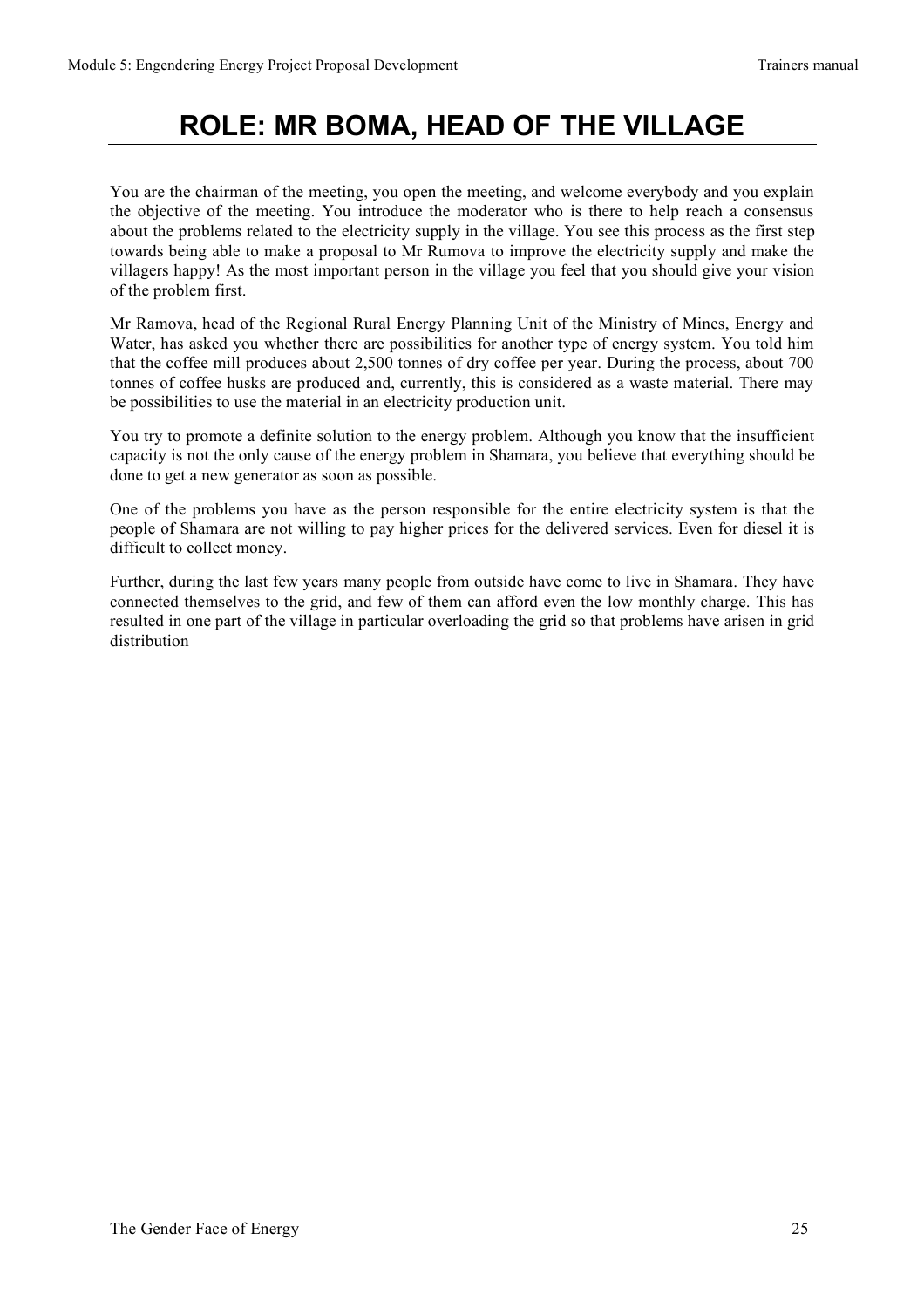### **ROLE: MR MOVALOAD, THE TRANSPORT OPERATOR**

As a private entrepreneur and the owner of the only three 10-ton trucks in Shamara, you are effectively responsible for the transport of diesel to Shamara. However, you do not like transporting diesel: the problem is that there is never money to pay for the transport costs, and taking the women in the village to the market in Harasha, 15 miles west, is more profitable. Further, they do not like it when you carry smelly diesel together with them and their merchandise.

During the coffee-picking period, which is at the end of the wet and the beginning of the dry seasons, you work full-time transporting coffee from the coffee farms to the coffee mill of Mr Garjee. You think he is a very sound businessman and would like to know how he affords his Pujaro (four-wheeldrive vehicle). You feel that the entrepreneurs in the village need to put up a united front against the villagers who just don't seem to realise how fortunate they are.

You consider the major problem in the region to be the terrible condition of the road. Your trucks, only six, four and two years old, deteriorate very fast. If things keep on as they are, you fear that by the end of the year you will have to take one truck out of service.

You sense that Mrs Njector is angry with you. She has asked you to bring a refrigerator from the regional health office, 80 miles away, but you believe she will not have the money to pay for the transport.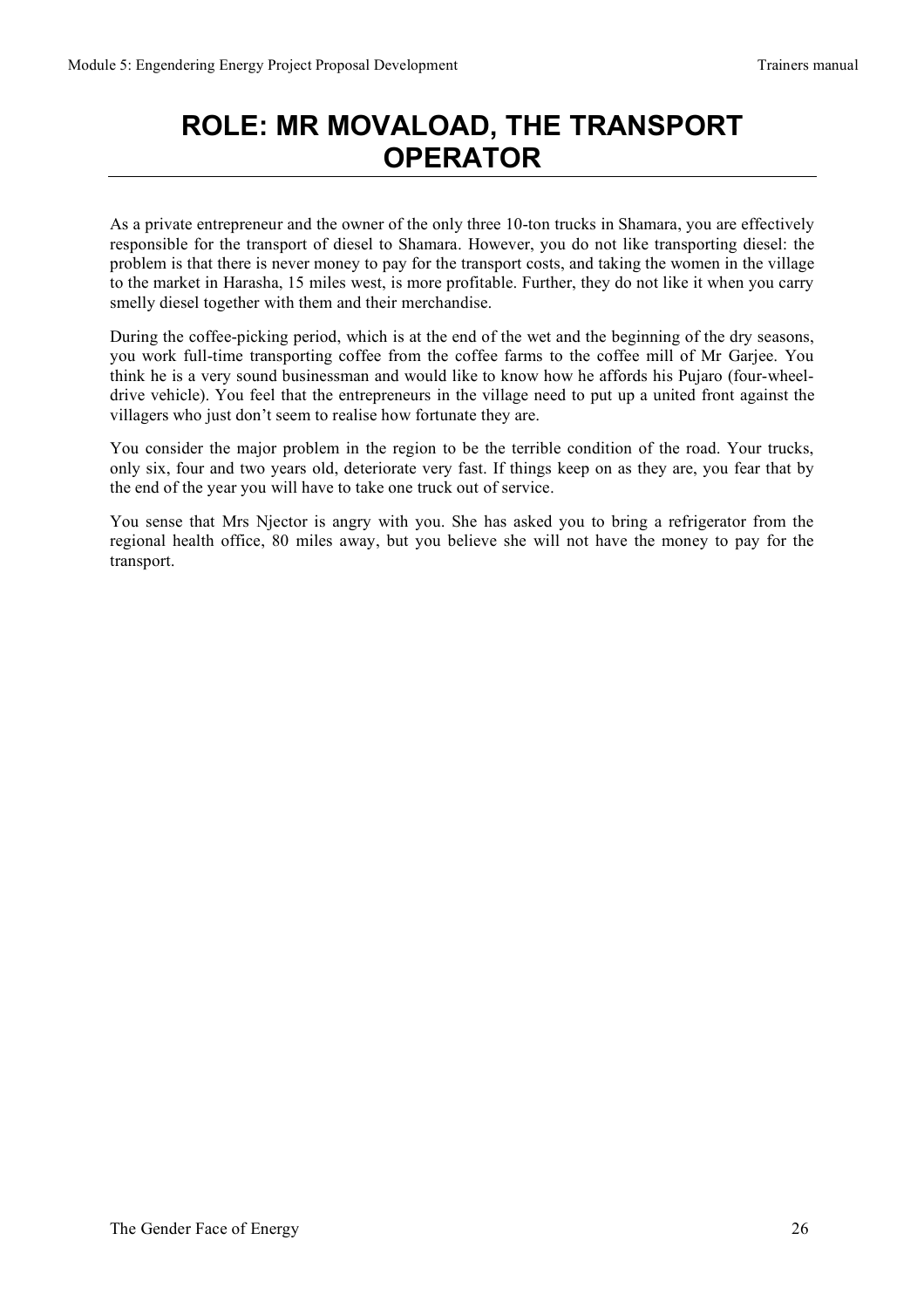### **ROLE: MRS I. NJECTOR, NURSE**

Mrs Ira Njector, the health centre nurse based in the hospital, has also complained about the irregularity of the energy supply. A few years ago, the system never went down, whereas now, in her sector of the village, electricity is cut off for four to eight hours nearly every day. "Especially during the dry season the situation is desperate", she proclaims. "It is not only that the medicine may get ruined, but after the last power failure the refrigerator no longer functioned". She now has to wait until Mr Movaload, the only one in the village who owns trucks, brings her another refrigerator. In the meantime, a significant part of her medicine stock will probably be ruined. Naturally, the regional representative of the Health Ministry is very worried.

The electricity demand of the hospital is:

- Two refrigerators: each requiring 850W continuously;
- For lighting, office work and laboratory work: 2300W is needed from 4.00 am until 7.00 pm.

You are very upset with the whole situation. After a long period in which the electricity supply went off and on five times per day, and a period of three weeks with no electricity and hence no light at all, you feel something must be done, and as soon as possible. You worked for such a long time to organise your health centre, with the help of a Dutch mission organisation, and you feel that the intermittent power supply is destroying an important part of your work: the dispensary.

You are angry with Mr Movaload: he promised to bring your refrigerator from the regional health centre four weeks ago, but it seems he just does not want to do it.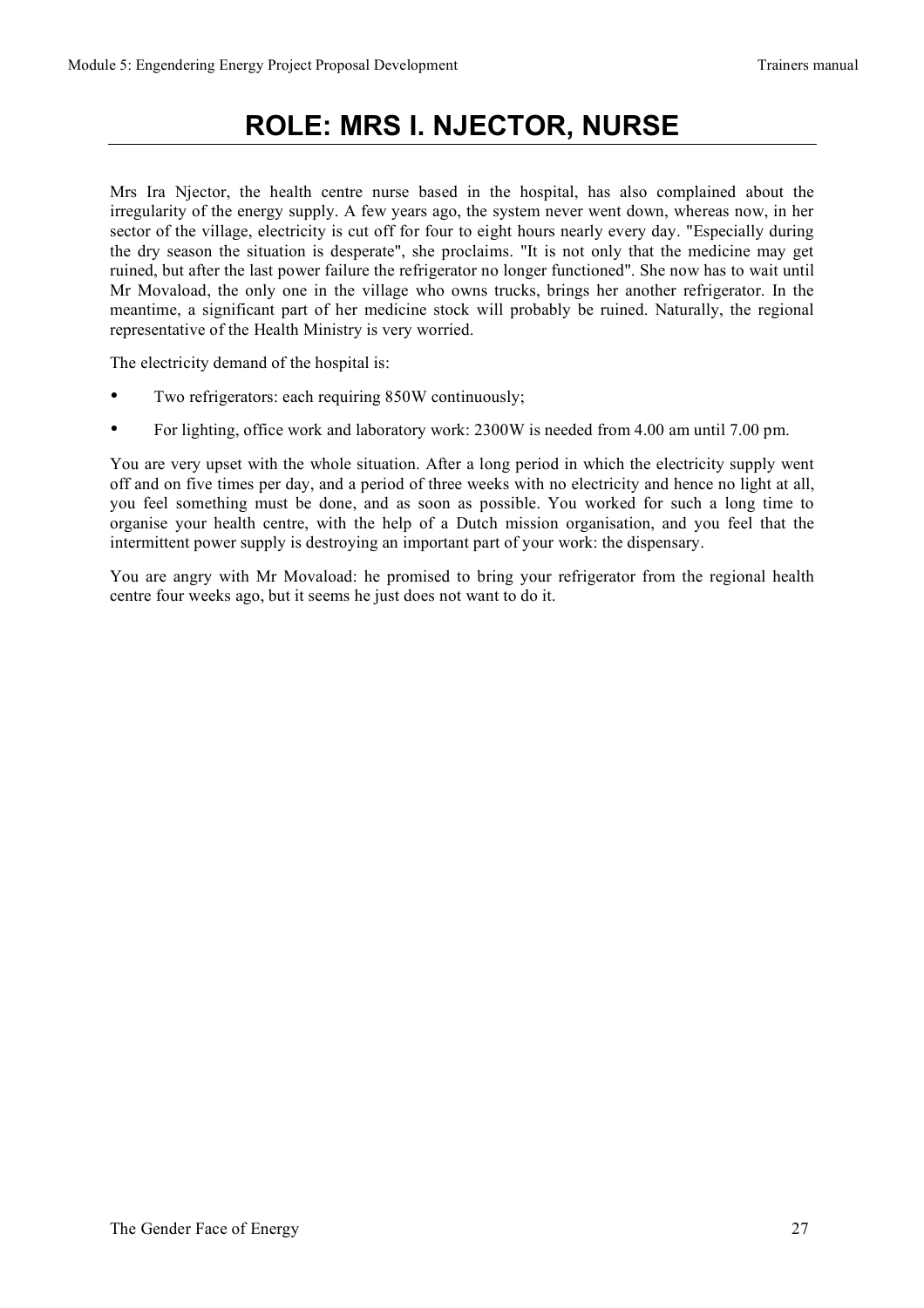### **ROLE: MR GARJEE, COFFEE MILL OWNER AND LOCAL ENTREPRENEUR**

Since the coffee renewing programme started, now some six years ago, the amount of coffee you have to process has tripled. This means that you have a lot of work, and feel that you need a computer for your administration (computer, office lighting etc. requires 2.5 kW). Furthermore, for coffee processing itself, you need electricity for husking the coffee (three 2500 W machines). In addition, you are considering investing in automatic selection and transport equipment in the near future, but this would require an extra 10 kW of power from a reliable source. This equipment is essential to ensure your product quality and is the only way to guarantee acceptably high coffee prices in the future.

As owner of the coffee mill you are interested in Shamara's energy supply, but above all in the power supply to your coffee mill. Especially during the summer, the situation is a disaster: The hydro-plant does not function during the day, when you have to husk your coffee, and the grid is down. One solution to the problem would be to pay for the diesel, but this means that you would pay for the other people in Shamara as well.

At this moment you process approximately 2000 tonnes of green coffee per year. You expect that in the near future this might rise to approximately 2500 tonnes per year. For every tonne of green coffee processed, you get left with 275 kg of coffee husks, with a moisture content of 10-12%. The average energy contents of coffee husks is about 15 MJ/kg (LHV on a wet basis), and a friend of yours, who is an energy expert, has assured you that the coffee husks are more than enough to supply the entire village with power throughout the year.

As a consequence of today's coffee prices (which are rather good), you are happy to donate the coffee husks for power generation. You consider, however, that the plant should be located at your coffee mill, and that you should have preferential treatment when it comes to power supply.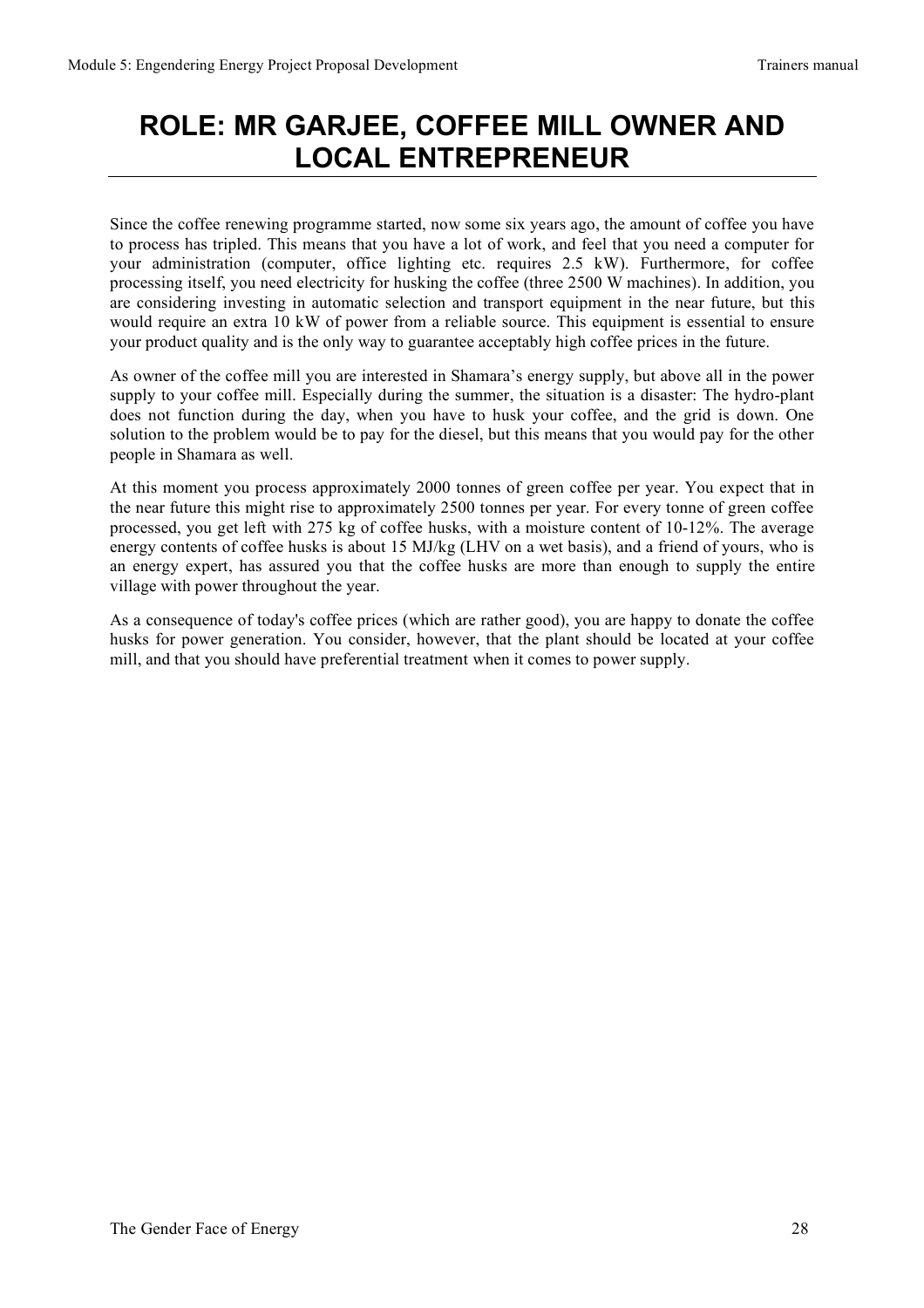### **ROLE: MRS NARAJA, THE SCHOOLTEACHER**

The lack of electricity is playing havoc with the daily school routine, especially science lessons, and your ambitious plans to run adult reading classes is the evenings.

Consequently, you are not very pleased with the situation. You have worked as a teacher for five years in Shamara, but you are from another nearby village. You are a little surprised by the situation: despite the fact that the people of Shamara are rather well off, they are not willing to pay more for their electricity supply. You consider it has to do with the fact that people are used to the hydro-plant which, eight years ago, supplied more than 80% of the total energy needs of the village. Due to the expansion of the village, the capacity of the plant is no longer enough during the peak evening hours.

You feel it is time the villagers were made to face up to their responsibilities. Your home village has a good electricity supply which has attracted some small companies to set up businesses there and so create the type of jobs young people nowadays want. You high standard of education and position in the community, you feel, gives you the right to speak out about these issues.

You also have wondered why the hydro-plant generates so little during the summer. However, when you walked to the reservoir with your family last Sunday, the fact that the river had so little water made an impression.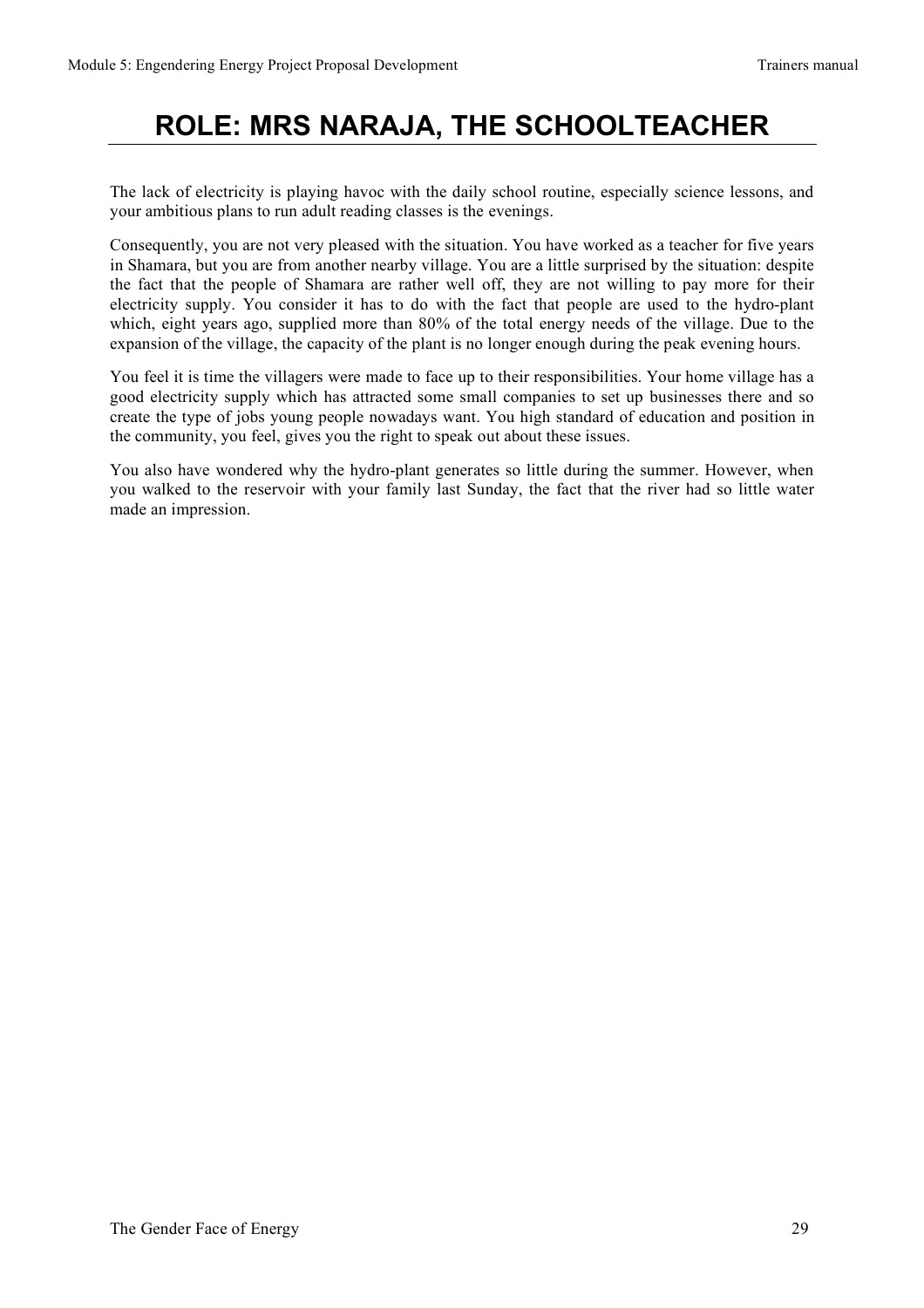### **ROLE: MR GENREP, THE HYDRO-STATION ENGINEER**

One of the reasons why the diesel generator has deteriorated over the last few years is that there was never money to perform the necessary maintenance. For oil changes you had to 'borrow' from Mr Movaload, but lately he has not been very willing to keep on helping. It has been extremely difficult to collect money in the event of needing new parts after a serious breakdown, and the repairs have often taken more than a month.

You feel a little uncomfortable with the situation: as a responsible person you have tried to keep the generator operating during much of the time, but you feel you failed. Although you understand, as a mechanic, the basics of maintaining the engine part of the set, you feel you could use some help on the electrical aspects of the set.

The hydro-plant has been the salvation for Shamara: during the wet season it has operated at 100% of its capacity. Only during the dry season does the plant let him down. Not because of the state of the equipment, but because the river's flow-rate has decreased. Ten years ago, during the summer, 60 litres per second flowed into the reservoir. This year, at the end of the dry season, only 20 litres per second were entering the reservoir. It is assumed that the water loss is related to clearing mountain areas for coffee planting.

You consider that the reservoir should be enlarged in order to be able to generate more electricity during peak hours (the head of the hydro plant is 90 metres and the generation efficiency 80%). On the other hand, you fear that, in the years to come, the hydro-plant will also need some repairs. Maintenance has already been postponed too often, and you fear that, within a few months, the hydroplant will suffer from the same problems as the diesel generator.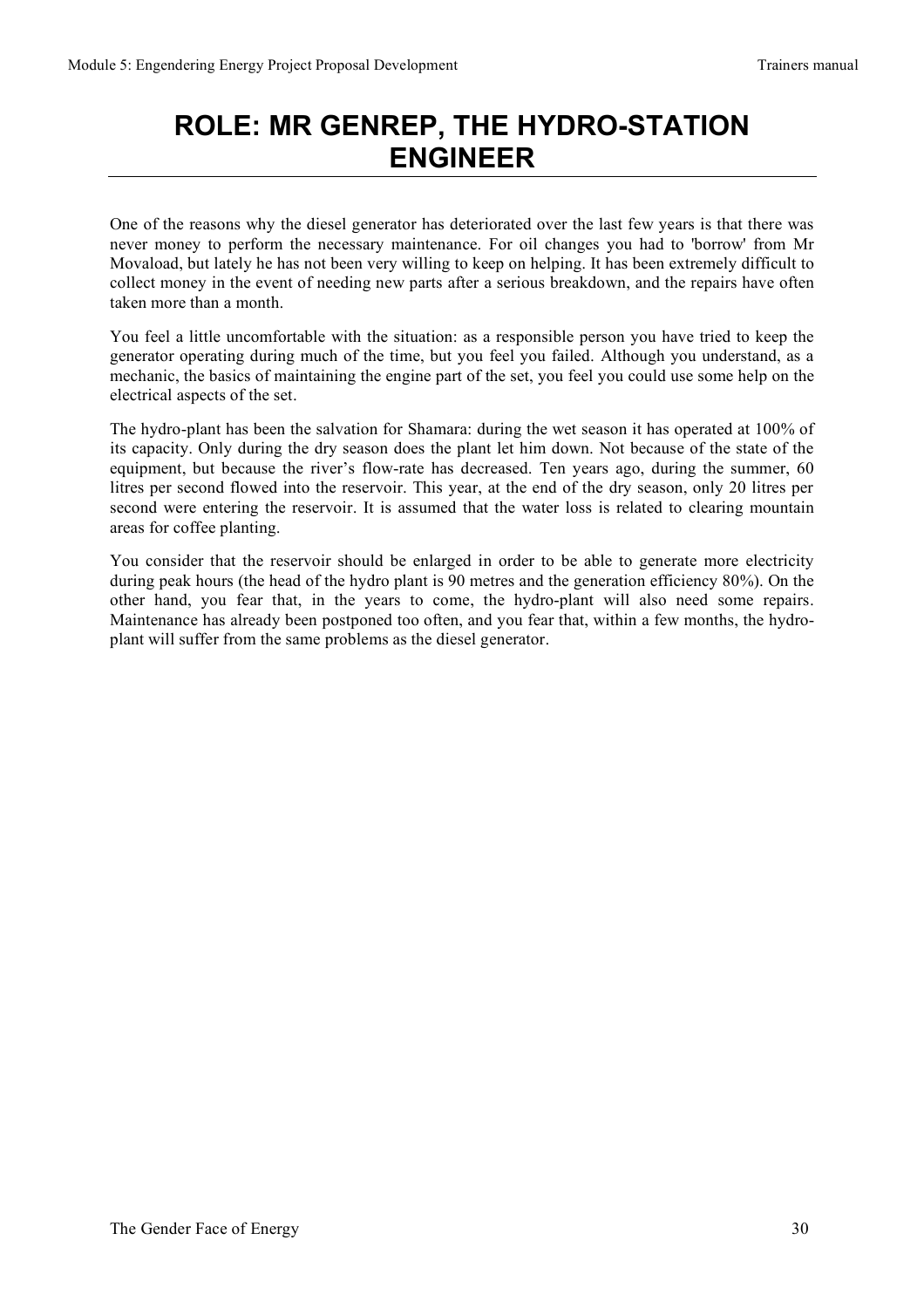### **ROLE: MALE VILLAGERS**

You are one of many small farmers, who do some seasonal work for Mr Garjee and anywhere else you can find it. You generally distrust Mr Garjee, he's too rich for someone who makes a living from coffee growing and it's a much debated topic in the bars in the evening where he gets his money from. There is also something odd about his relationship with Mr Movaload, who is from a different ethnic group.

You feel Mr Genrep isn't a bad chap and he does his best. He is quite understanding about the problems you have meeting his bills and has been known to buy you a drink as a consolation.

There are a number of things bothering you at the moment. Work is a particular problem. Mr Garjee charges a lot to mill your coffee and pays low wages for your help during the coffee picking season. You could increase your output from your plot if you used electric pumps for irrigation.

The inward migration is bringing people who will work for lower wages than you are prepared to accept. You have heard that a "business park" (whatever that is) has been set up in nearby Harasha which has plenty of job opportunities, including for unskilled work, such as nightwatchmen, and the sort of office jobs using computers that young people want nowadays.

A number of the more progressive village men think that it is time to give women more responsibility and that they could be put in charge of the farm plots while the men could set up a fishing project in the hydro scheme reservoir. This has the additional advantage that it would take you away from home where your wives are complaining they can't use electric cookers, refrigerators etc. due to the erratic electricity supply. Even worse, those with TVs have often missed their football team scoring a goal due to power cuts at the vital moment.

A particularly serious problem is that the lack of fuelwood has caused disruptions in the supply of local brew and prices are rising. This means evenings in the bar are getting rather dull.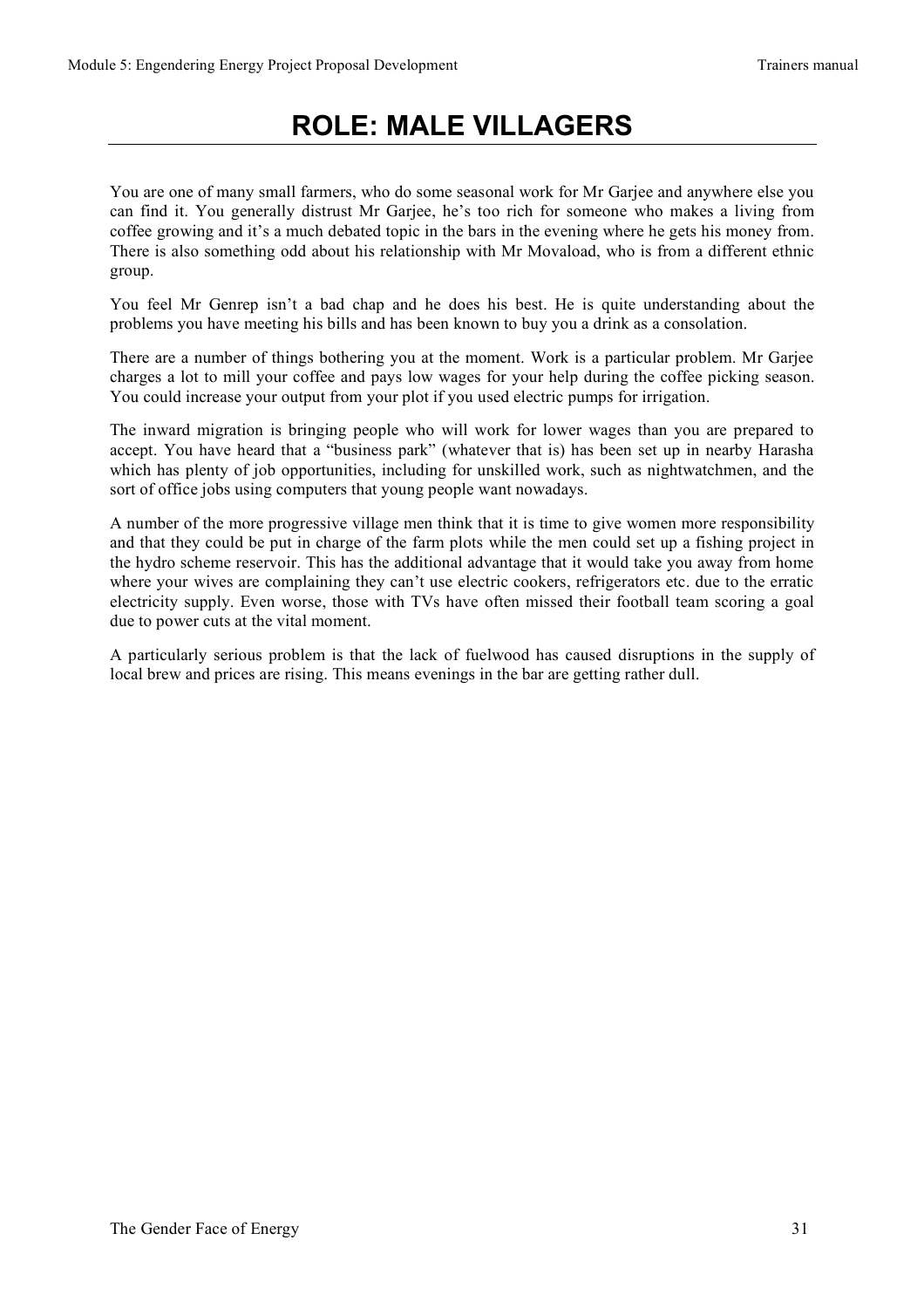### **ROLE: FEMALE VILLAGERS**

You are responsible for all the household chores and contribute to the farm plot work. You have your own small plot for growing maize and vegetables, some of which you sell at market. You are also involved in a women's co-operative which has a number of ambitious plans.

There are a number of issues that are bothering you and, as usual, the men of the village aren't interested. You seem to be spending more and more time searching for fuelwood. The women's group has got together to organise a credit bank which has been helping members buy electric stoves. These are a big improvement on the wood stoves and a lot safer than kerosene. However, you still need fuelwood for some jobs, especially since the electricity is so unreliable. This also creates problems with food spoiling in the refrigerators and those of you with a TV, although not having time to watch it, feel that it does keep the men at home instead of spending money in the bars.

It is not only at home that there are problems. There are your children. They need a good education to get a good job. You feel that Mrs Naraja is too busy minding other peoples' business and not getting on with teaching. Your women's co-operative wants to set up a women's adult literacy class in the evenings but this needs good light. This would also allow children to do their homework. You worry about what job prospects they will have in Shamara.

Children's health is also a concern. A few weeks ago a polio vaccination session had to be cancelled because the vaccine had been spoiled by the refrigerator being out of action for too long.

A Northern Fair Trade organisation would be interested in buying garments from the women's cooperative for export. Some of your men have been talking about taking up fishing. You see this as an opportunity if you were able to buy some of the fish to supply local markets. However, this would mean the fish would have to be transported by Mr Movaload. It would probably end up stinking of smelly diesel. Anyway you feel he is totally unreliable and far too friendly with Mr Garjee. He charges a lot of money to bring things from town and then leaves things behind if there is something Mr Garjee wants bringing.

You feel that the people who are migrating into the village are not having a good influence. Not only do they compete for jobs but one of them has opened a dance hall which you think can only lead to problems with the young people.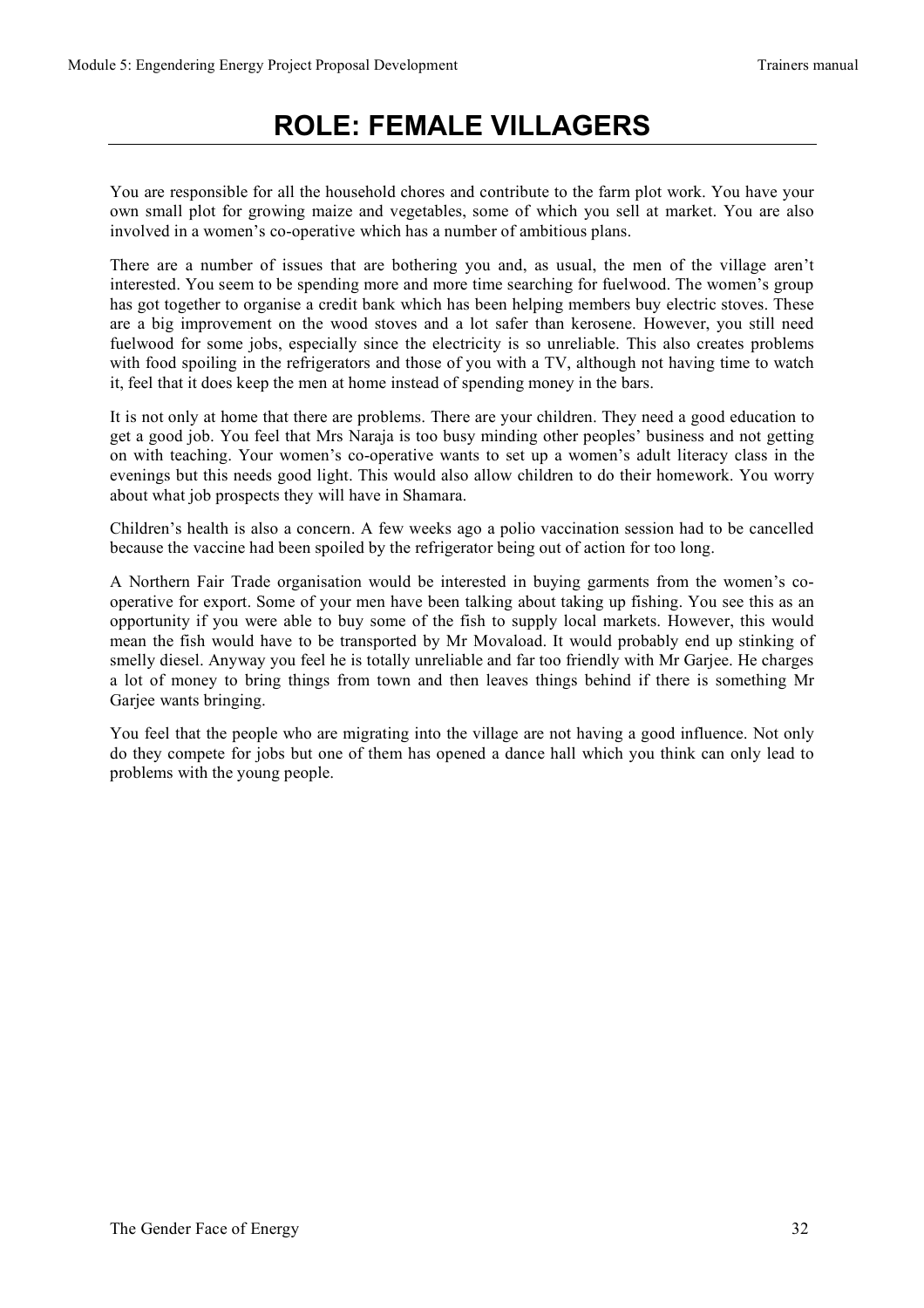### **UNIT 5**

# **WORKSHOP 1 ACTIVITY 1**

Roles for 6 participants. The participant should receive only their own role.

*Role-play 1: initial contact, instructions for caller (woman).*

You are a member of a project proposal development team and you need to hire some extra staff with specific local knowledge of a rural area where you are planning an energy project. You have been allocated the task of calling the general project manager of a CBO unknown to you but active in that rural area to ask for the manager for the names and telephone numbers of appropriate people.

*Role-play 1: initial contact, instructions for receiver (man).*

As the general project manager of a CBO you are really busy. Therefore, you don't have time for a telephone call and especially not with a woman, who you don't believe has a serious request. You do not like giving the caller the names of your staff or other contacts, and you do not want to lose staff with other, probably more lucrative, projects on the horizon.

*Role-play 2: arranged call, instructions for caller (woman).*

After an initial telephone call you have agreed to call a professional back and talk about the possible implications of gender roles in a solar-cooker project for which you intend to write a project proposal. You do not intend to hire this person as part of the project implementation team. The professional has said he has some time to answer your questions. Ask him about his knowledge of the impact of similar projects on gender roles in the region, about his expectations for the outcomes, about his ideas to include women in the implementation phase, and any other interesting questions you can think of.

*Role-play 2: arranged call, instructions for receiver (man).*

You are a professional active in energy projects and have quite some knowledge on gender issues. Some time ago you agreed to give your opinion on a solar-cooker project to a woman formulating a project proposal. However, now she calls, you don't actually have that much time and you would rather get hired for the project than give away your knowledge for free. Try to impress the caller and try to talk her into hiring you.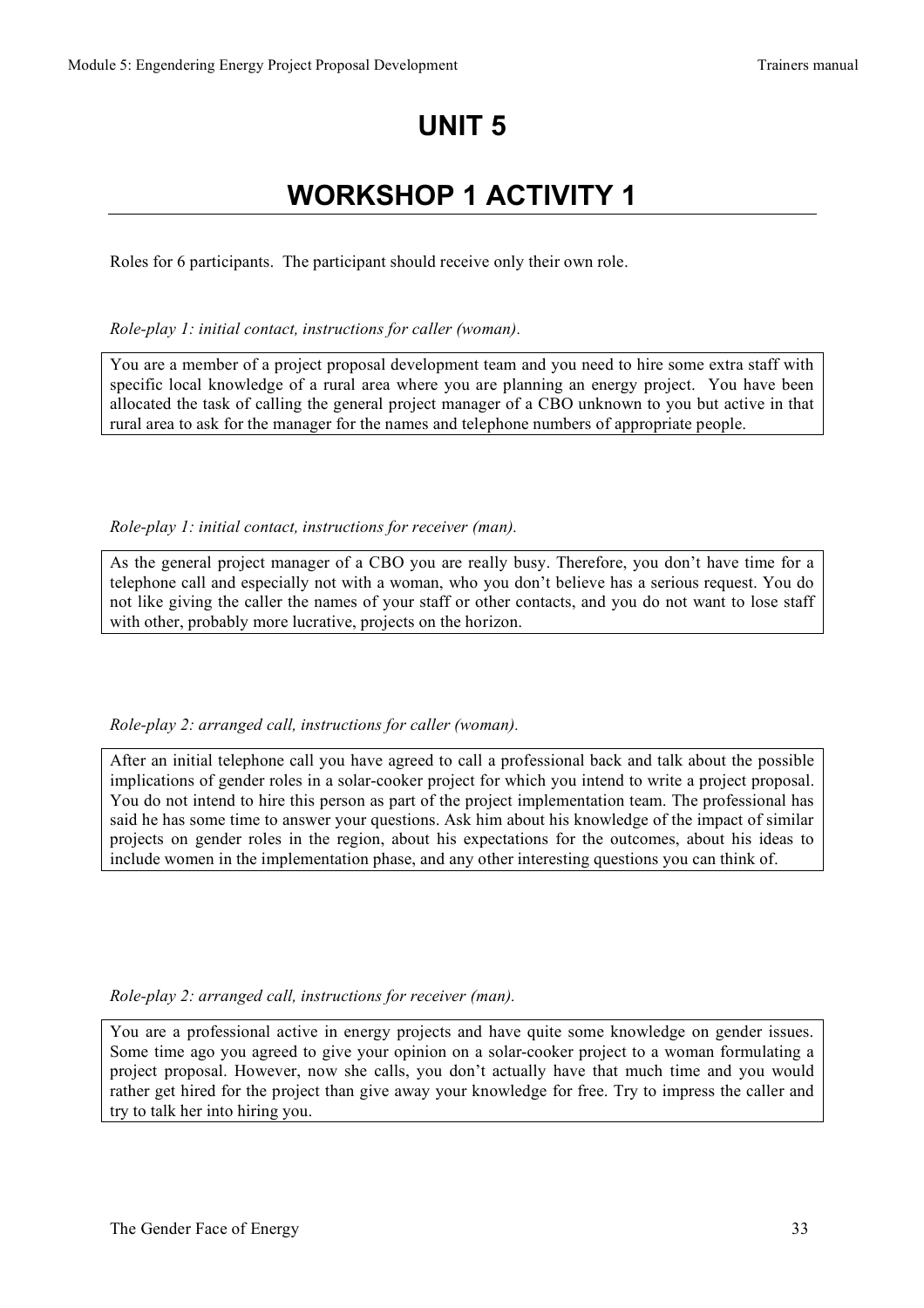#### *Role-play 3: decision-making, instructions for caller (woman).*

You are a member of a project proposal development team for a solar-cooker project. After some earlier conversations with an expert on the specific region where the project is to be located, you call to confirm some agreements and make decisions on things you have spoken about. The issues you will address are: will the expert confirm his availability as a guide for the project team in the implementation phase; ask the expert what the best time is to travel to the region to do the analysis, and what is the best time to implement the project. Try to make concrete decisions and keep the conversation short.

#### *Role-play 3: decision-making, instructions for receiver (man).*

You are an expert on a specific region where a project will be implemented about which you are very interested. You are expecting a woman from the proposal development team to call you to confirm your participation. However, you are not totally confident about the organisation's capacity in the field of solar energy, so you feel you should be giving her all sorts of advice, tips and especially talk a lot about the forthcoming project. Keep her talking as long as possible.